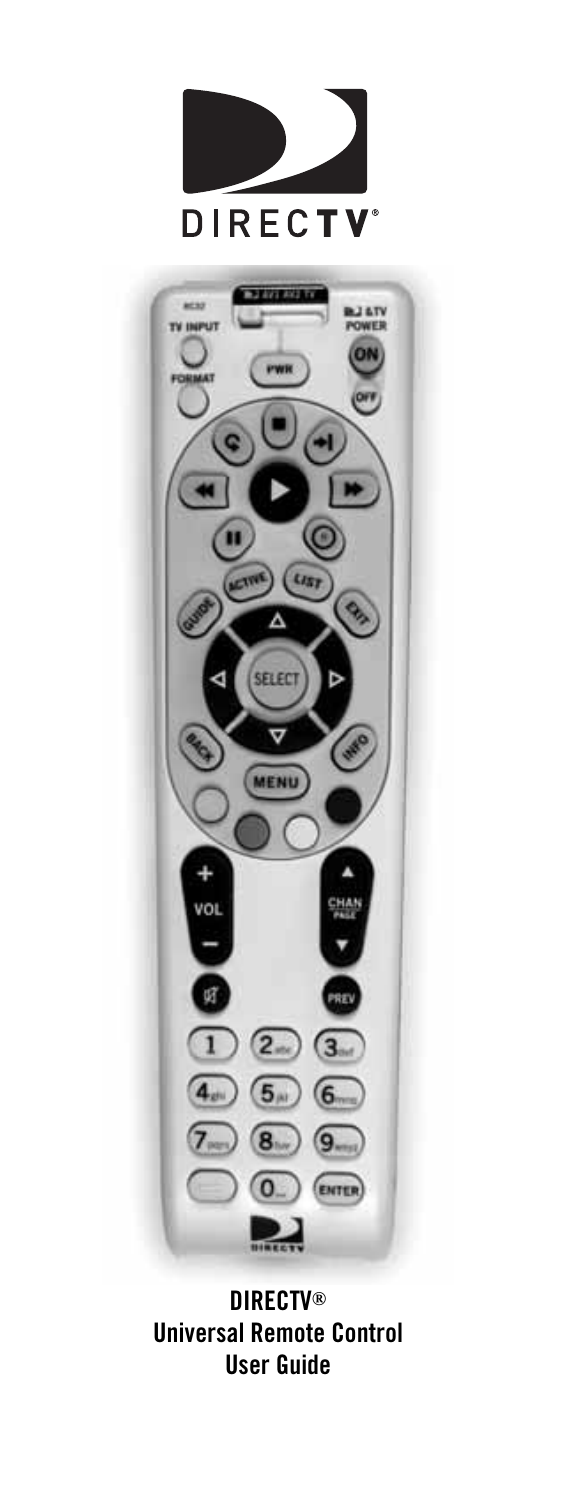## **CONTENTS**

| Setting Up Your DIRECTV Remote 7                                                                                  |
|-------------------------------------------------------------------------------------------------------------------|
|                                                                                                                   |
| Deactivate the TV Input Select Key 8                                                                              |
|                                                                                                                   |
| Searching for TV, AV1 or AV2 Codes9                                                                               |
| To Lock Volume to AV1, AV2 or TV 11                                                                               |
| Restore Factory Default Settings11                                                                                |
|                                                                                                                   |
| Setup Codes for DIRECTV Receivers 13<br>Setup Codes for DIRECTV HD Receivers13<br>Setup Codes for DIRECTV DVRs 14 |
| Setup Codes, Other Devices14<br>Setup Codes for Audio Amplifiers/Tuners29<br>Setup Codes for Audio Amplifiers32   |
| Repair or Replacement Policy 34                                                                                   |
|                                                                                                                   |
| Compliance with FCC Rules and Regulations. 35<br>FCC Authorization Label 35                                       |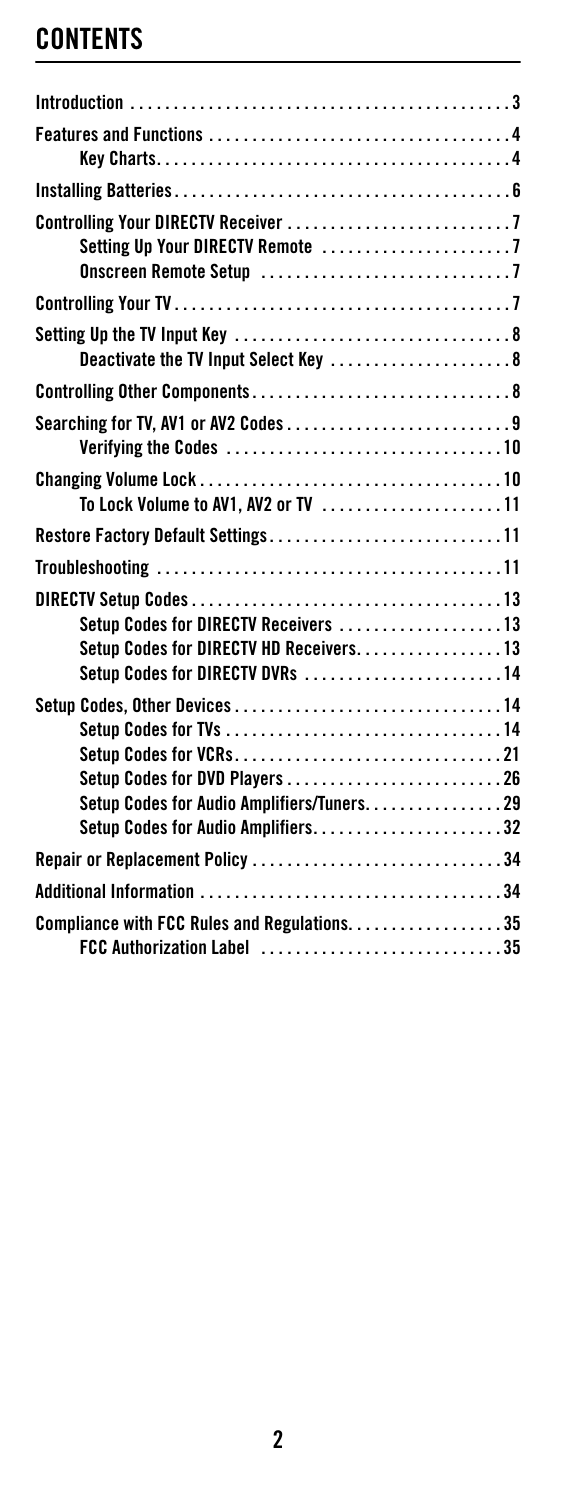## <span id="page-2-0"></span>**INTRODUCTION**

Congratulations! You now have an exclusive DIRECTV® Universal Remote Control that will control four components, including a DIRECTV Receiver, TV, and two stereo or video components (for example, a DVD, stereo, or second TV). Moreover, its sophisticated technology allows you to consolidate the clutter of your original remote controls into one easy-to-use unit that's packed with features such as:

- Four-position **MODE** slide switch for easy component selection
- Code library for popular video and stereo components
- Code search to help program control of older or discontinued components
- Memory protection to ensure you will not have to re-program the remote when the batteries are replaced

Before using your DIRECTV Universal Remote Control, you may need to program it to operate with your particular component. Please follow the instructions detailed in this guide to set up your DIRECTV Universal Remote Control so you can start enjoying its features.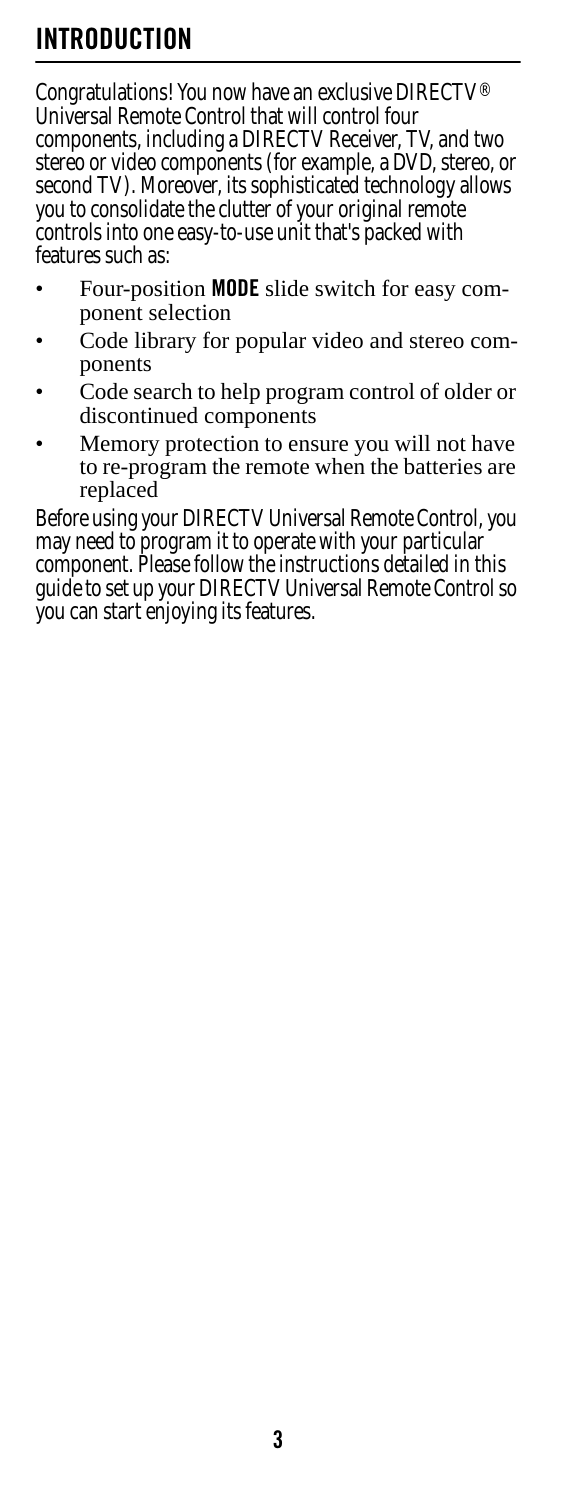# <span id="page-3-0"></span>**FEATURES AND FUNCTIONS**

<span id="page-3-1"></span>

| <b>Key Charts</b>               |                                                                                                                                                                                                                                                             |
|---------------------------------|-------------------------------------------------------------------------------------------------------------------------------------------------------------------------------------------------------------------------------------------------------------|
| Press this key<br>LI AV1 AV2 TV | To<br>Slide the MODE switch to the DIRECTV, AV1,<br>AV2 or TV positions to select the component<br>you want to control. A green LED under<br>each switch position indicates the<br>component being controlled.                                              |
| TV<br>INPUT                     | Press TV INPUT to select the available inputs<br>on your TV.<br><b>NOTE:</b> Additional setup is required to<br>activate the TV INPUT key. (See<br>instructions on page 8.)                                                                                 |
|                                 | Press FORMAT to cycle through the<br>resolution and screen formats. Each press<br>of the key cycles to the next available<br>format and /or resolution. (Not available on<br>all DIRECTV Receivers.)                                                        |
|                                 | Press PWR to turn the selected component<br>on or off.                                                                                                                                                                                                      |
|                                 | Press TV POWER ON/OFF to turn the TV and<br>DIRECTV Receiver on or off.<br>(NOTE: These keys are only active after the<br>remote has been setup for your TV. See<br>page 7.)                                                                                |
|                                 | Use these keys to control your DIRECTV<br>DVR or your VCR, DVD, or CD/DVD player.<br>On a DIRECTV DVR, enables one-<br>touch record for any selected program.<br>Jumps back 6 seconds and plays video<br>from that location.<br>Humps ahead in a recording. |
| (GUIDE)                         | Use GUIDE to display the DIRECTV<br>program Guide.                                                                                                                                                                                                          |
| ACTIVE                          | Press ACTIVE to access special features,<br>services, DIRECTV NEWS™ and info.                                                                                                                                                                               |
| <b>UST</b>                      | Press LIST to display your TO DO list of<br>programs. (Not available on all DIRECTV<br>Receivers.)                                                                                                                                                          |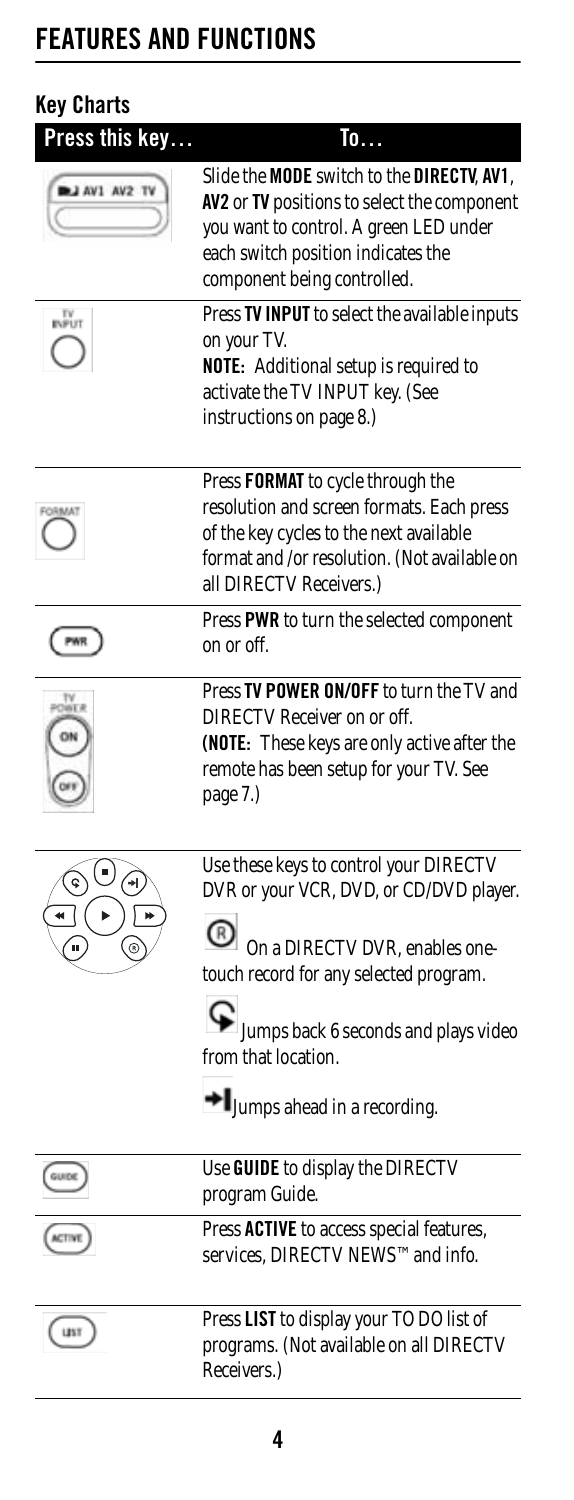| Press this key | To                                                                                                                                                                                                                                                                                                                                                                                                        |
|----------------|-----------------------------------------------------------------------------------------------------------------------------------------------------------------------------------------------------------------------------------------------------------------------------------------------------------------------------------------------------------------------------------------------------------|
|                | Press EXIT to exit menu screens and the<br>program Guide and return to live TV.                                                                                                                                                                                                                                                                                                                           |
| SELECT         | Press SELECT to choose highlighted items<br>in menu screens or the program Guide.                                                                                                                                                                                                                                                                                                                         |
| SELECT         | Use the <b>ARROW</b> keys to move around in the<br>program Guide and menu screens.                                                                                                                                                                                                                                                                                                                        |
|                | Press <b>BACK</b> to return to the previously<br>displayed screen.                                                                                                                                                                                                                                                                                                                                        |
| MEN,           | Press MENU to display the Quick Menu in<br>DIRECTV mode, or other menu for another<br>selected device.                                                                                                                                                                                                                                                                                                    |
|                | Use INFO to display current channel and<br>program information when watching live<br>TV or in the Guide.                                                                                                                                                                                                                                                                                                  |
|                | Press YELLOW in full-screen TV to cycle<br>through alternate audio tracks<br>Press BLUE in full-screen TV to display the<br>Mini-Guide.<br>Press RED in the Guide to jump 1.5 hours<br>back.<br>Press GREEN in the Guide to jump 1.5 hours<br>forward.<br>Other functions vary-look for onscreen<br>hints or refer to your DIRECTV Receiver's<br>user guide. (Not available on all DIRECTV<br>Receivers.) |
| VOL            | Press VOL to raise or lower the sound<br>volume. The volume key is only active<br>when the remote is set up for your TV.                                                                                                                                                                                                                                                                                  |
| CHAN           | While watching TV, press CHAN+<br>(or<br><b>CHAN-</b> ) to select the next higher (or lower)<br>channel.<br>While in the DIRECTV program Guide or<br>menu, press PAGE+ (or PAGE-) to page up<br>(or down) through available channels in<br>the Guide.                                                                                                                                                     |
|                | Press <b>MUTE</b> to turn the sound off or back<br>on.                                                                                                                                                                                                                                                                                                                                                    |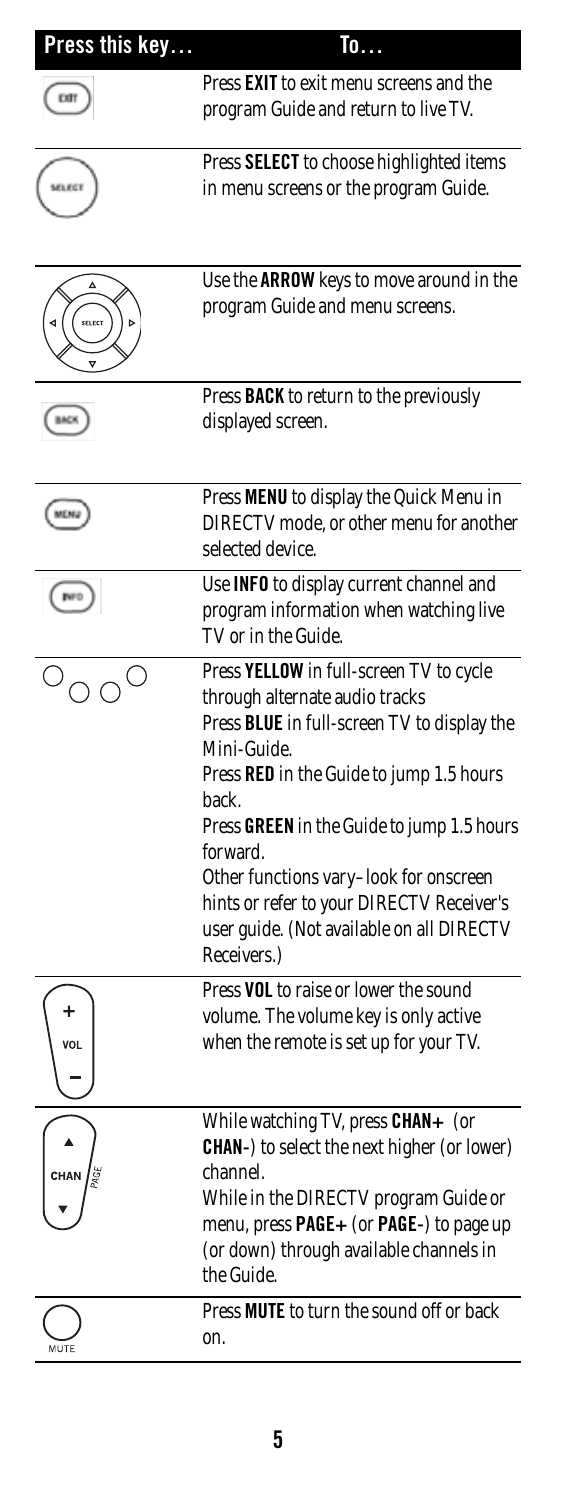| Press this key |                                                                                                                                                                                                                                       |
|----------------|---------------------------------------------------------------------------------------------------------------------------------------------------------------------------------------------------------------------------------------|
|                | Press PREV to return to the last channel<br>viewed.                                                                                                                                                                                   |
|                | Press the number keys to directly enter a<br>channel number (e.g. 207) while watching<br>TV or in the Guide.<br>Press DASH to separate main and sub-<br>channel numbers.<br>Press <b>ENTER</b> to activate number entries<br>quickly. |

## <span id="page-5-0"></span>**INSTALLING BATTERIES**



- 1. On the back of the remote control, push down on the door (as shown), slide the battery cover off, and remove the used batteries.
- 2. Obtain two (2) new AA alkaline batteries. Match their +and - marks to the + and - marks in the battery case, then insert them.
- 3. Slide the cover back on until battery door clicks into place.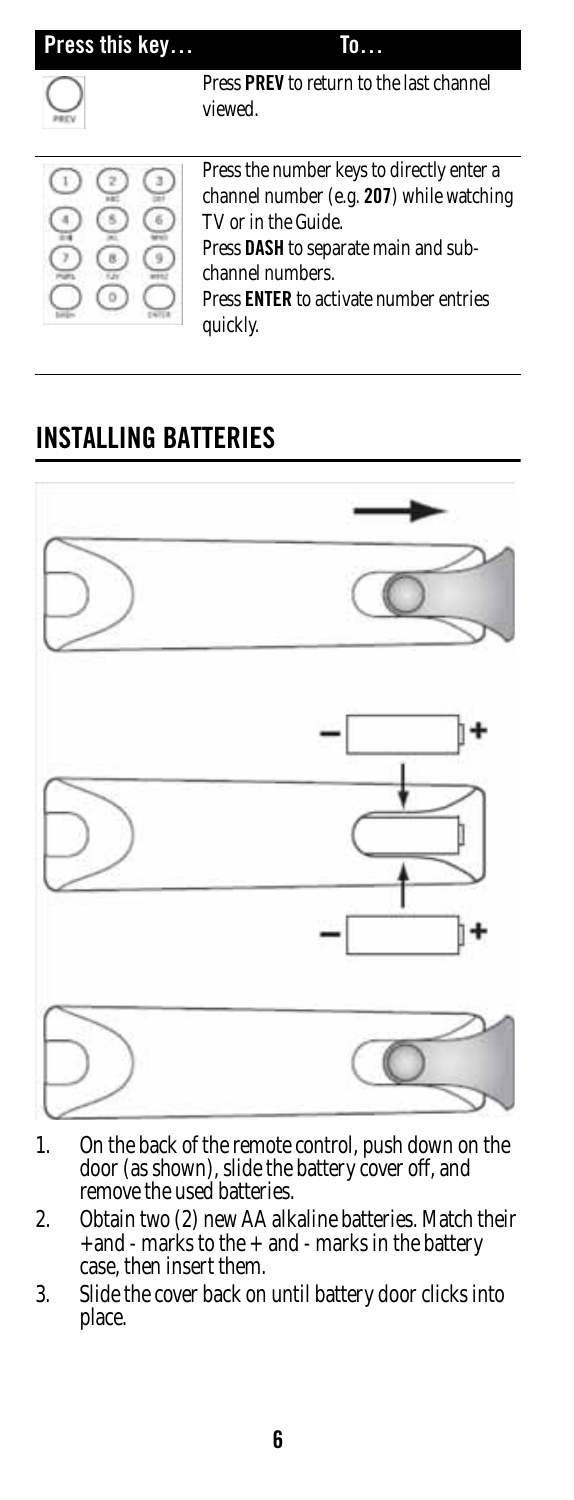# <span id="page-6-0"></span>**CONTROLLING YOUR DIRECTV RECEIVER**

The DIRECTV Universal Remote Control is designed to give you access to features and functions found on your original remote control. To use it with your brand of DIRECTV Receiver, you will need to set up the remote control by performing the following steps.

#### <span id="page-6-1"></span>**Setting Up Your DIRECTV Remote**

1. Locate the DIRECTV Receiver's brand and model number (on the back or bottom panel) and write it in the spaces below.

**BRAND: ......................................................................**

**MODEL: ......................................................................**

- 2. Locate the 5-digit code for your DIRECTV Receiver. (See page [13](#page-12-0).)
- 3. Power on the DIRECTV Receiver.
- 4. Slide the **MODE** switch to the DIRECTV position.
- 5. Press and hold the **MUTE** and **SELECT** keys until the green light under the **DIRECTV** position flashes twice, then release both keys.
- 6. Using the number keys, enter the 5-digit code. If performed correctly, the green light under the **DIRECTV** position flashes twice.
- 7. Aim the remote at your DIRECTV Receiver and press the **PWR** key once. The DIRECTV Receiver should turnoff; if it does not, repeat steps 3 and 4, trying each code for your brand until you find the correct code.
- 8. For future reference, write down the working code for your DIRECTV Receiver in the blocks below:



#### <span id="page-6-2"></span>**Onscreen Remote Setup**

Once your remote is setup to work with your DIRECTV Receiver, you can set it up for your other equipment using the steps detailed on the following pages, or you can set it up onscreen by pressing **MENU**, then **SELECT** on Settings, Setup in the Quick Menu, then selecting Remote from the left menu.

## <span id="page-6-3"></span>**CONTROLLING YOUR TV**

Once you have successfully set up your DIRECTV Remote to operate your DIRECTV Receiver, you can set it up to control your TV. **We recommend you use the on-screen steps described on page** [7,](#page-6-2) but you can also use the manual method below:

1. Turn on the TV.

**NOTE:** Please read steps 2-5 completely before proceeding. Highlight or write down the codes and com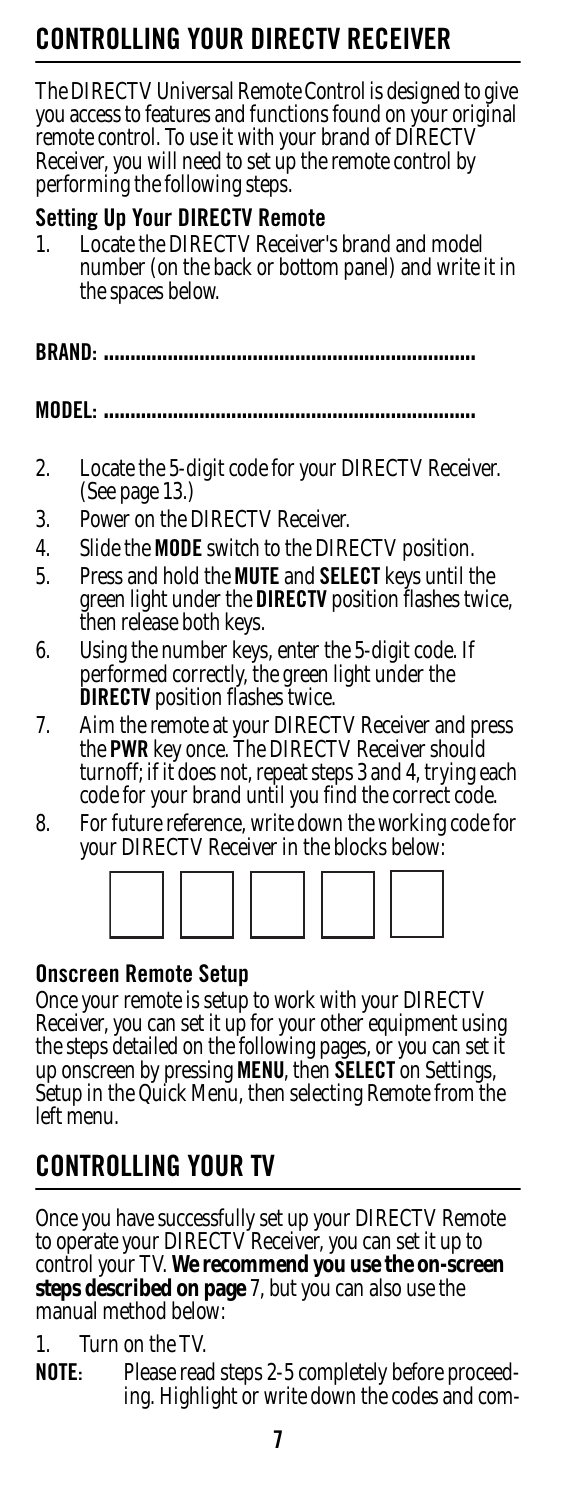ponent you wish to set up before moving on to step 2.

- 2. Locate the 5-digit code for your TV. (See "[Setup](#page-13-2)  Codes for  $TVs$ " on page 14.)
- 3. Slide the **MODE** switch to the TV position.
- 4. Press and hold the **MUTE** and **SELECT** keys at the same time until the green light under the TV position flashes twice, then release both keys.
- 5. Using the number keys enter the 5-digit code for your brand of TV. If performed correctly, the green light under **TV** flashed twice.
- 6. Aim the remote at your TV and press the **PWR** key once. Your TV should turn off. If it does not turn off, repeat steps 3 and 4, trying each code for your brand until you find the correct code.
- 7. Slide the **MODE** switch to the **DIRECTV** position. Press **TV POWER**. Your TV should turn on.
- 8. For future reference, write down the working code for your TV in the blocks below:



### <span id="page-7-0"></span>**SETTING UP THE TV INPUT KEY**

Once you have setup the DIRECTV Remote control for your TV, you can activate the **TV INPUT** key so you can change the "source"—the piece of equipment whose signal is displayed on your TV:

- 1. Slide the **MODE** switch to the **TV** position.
- 2. Press and hold the **MUTE** and **SELECT** keys until the green light under the TV position flashes twice, then release both keys.
- 3. Using the number keys enter **9-6-0.** (The green light under the **TV** position flashes twice.)

You now can change the input for your TV.

#### <span id="page-7-1"></span>**Deactivate the TV Input Select Key**

If you want to deactivate the **TV INPUT** key, repeat steps 1 through 3 from the previous section; the green light will blink 4 times. Pressing the **TV INPUT** key will now do nothing.

### <span id="page-7-2"></span>**CONTROLLING OTHER COMPONENTS**

The **AV1** and **AV2** switch positions can be setup to control a VCR, DVD, STEREO, second DIRECTV Receiver or second TV. **We recommend you use the onscreen steps described on page** [7,](#page-6-2) but you can also use the manual method below:

1. Turn on the component you wish to control (e.g. your DVD Player).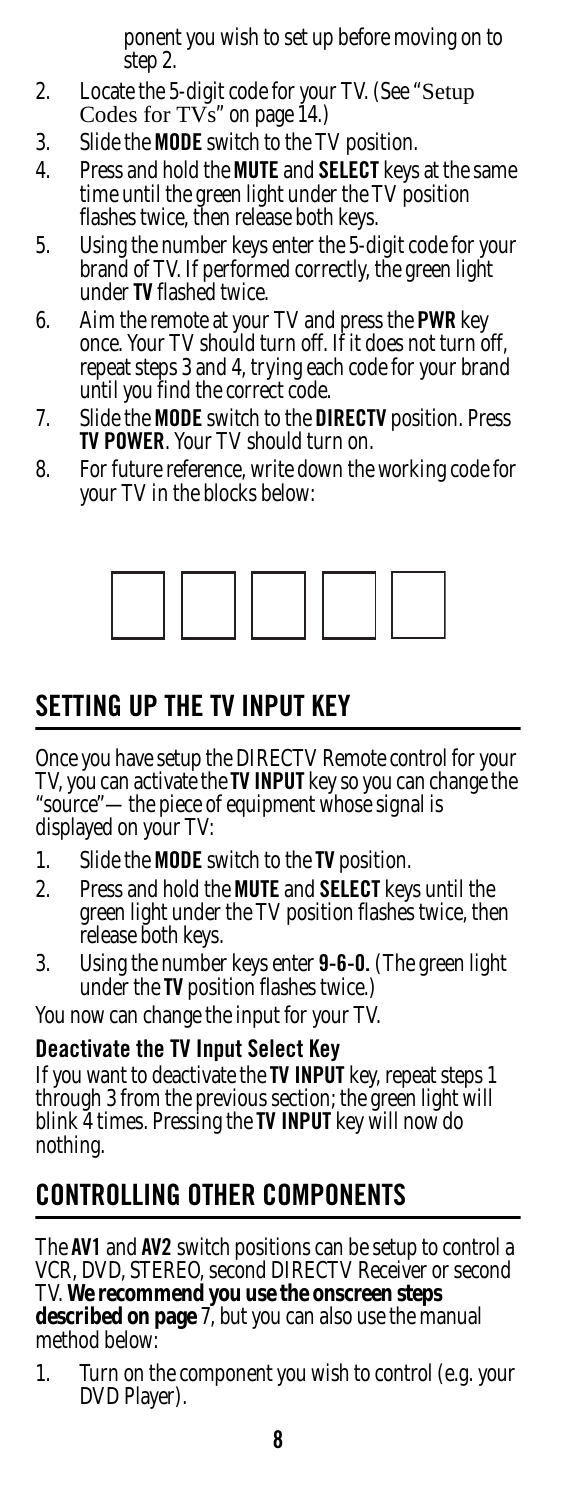- 2. Locate the 5-digit code for your component. (See ["Setup Codes, Other Devices" starting on page 14](#page-13-1).)
- 3. Slide the **MODE** switch to the **AV1** (or **AV2**) position.
- 4. Press and hold the **MUTE** and **SELECT** keys at the same time until the green light under **AV1** (or **AV2**) flashes twice, then release both keys.
- 5. Using the **NUMBER** keys, enter the 5-digit code for the brand of component being set up. If performed correctly, the green light under the selected position flashes twice.
- 6. Aim the remote at your component and press the **PWR** key once. The component should turn off; if it does not, repeat steps 3 and 4, trying each code for your brand until you find the correct code.
- 7. Repeat steps 1 through 6 to set up a new component under **AV2** (or **AV1**).
- 8. For future reference write down the working code for the component(s) set up under **AV1** and **AV2** below:

#### **AV1:**



#### **COMPONENT:**\_\_\_\_\_\_\_\_\_\_\_\_\_\_\_\_\_\_\_

### <span id="page-8-0"></span>**SEARCHING FOR TV, AV1 OR AV2 CODES**

If you were unable to find the code for your brand of TV or component, you can try a code search. This process may take up to 30 minutes.

- 1. Turn on the TV or component. Insert a tape or disk if applicable.
- 2. Slide the **MODE** switch to the **TV**, **AV1** or **AV2** position, as desired.
- 3. Press and hold the **MUTE** and **SELECT** keys at the same time until the green light under the selected switch position flashes twice, then release both keys.
- 4. Enter **9-9-1** followed by one of the following fourdigits: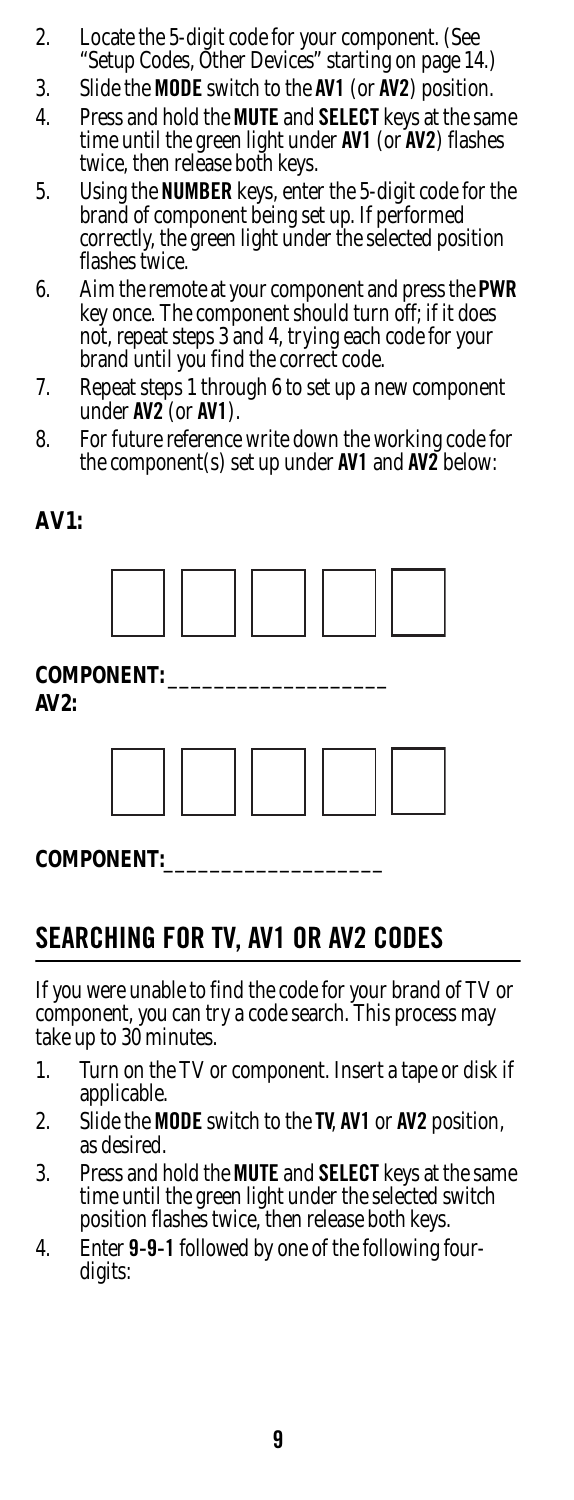| <b>COMPONENT TYPE</b> | <b>COMPONENT ID#</b> |
|-----------------------|----------------------|
| Satellite             |                      |
| TV                    |                      |
| <b>VCR/DVD/PVR</b>    | 2                    |
| Stereo                |                      |

- 5. Press **PWR**, or other functions (e.g. **PLAY** for VCR) you want to use.
- 6. Point the remote at the TV or component and press **CHAN+**. Repeatedly press **CHAN+** until the TV or component turns off.
- **NOTE:** Every time **CHAN+** is pressed the remote advances to the next code and power is transmitted to the component.
- 7. Use the **CHAN-** key to step back a code.
- 8. When the TV or component turns off, stop pressing the **CHAN+** key. Then, press and release the **SELECT** key.
- **NOTE:** If the light flashes 3 times before the TV or component responds, you've cycled through all codes and the code you need is not available. You must use the remote that came with your TV or component.

#### <span id="page-9-0"></span>**Verifying the Codes**

Once you have set up the DIRECTV Universal Remote Control using the above steps, use the following instructions to find out the 5-digit code to which your component responded:

- 1. Slide the **MODE** switch to the appropriate position.
- 2. Press and hold the **MUTE** and **SELECT** keys at the same time until the green light under the selected switch position flashes twice, then release both keys.
- 3. Enter **9-9-0**. (The green light under the selected switch position flashes twice.)
- 4. To view the first digit in the code, Press and release then number **1** key. Wait three seconds, and count the number of times the green light flashes. Write this number down in the leftmost TV, AV1 or AV2 code box found on page [9](#page-8-0).
- 5. Repeat step 4 four more times for the remaining digits; i.e., press number **2** for the second digit, **3** for the third digit, **4** for the fourth digit and **5** for the final digit.

## <span id="page-9-1"></span>**CHANGING VOLUME LOCK**

Depending on how you set up your remote, the **VOL** and **MUTE** may control the volume only on your TV, regardless of the position of the **MODE** switch. This remote can be set up so that the **VOL** and **MUTE** keys work *only* with the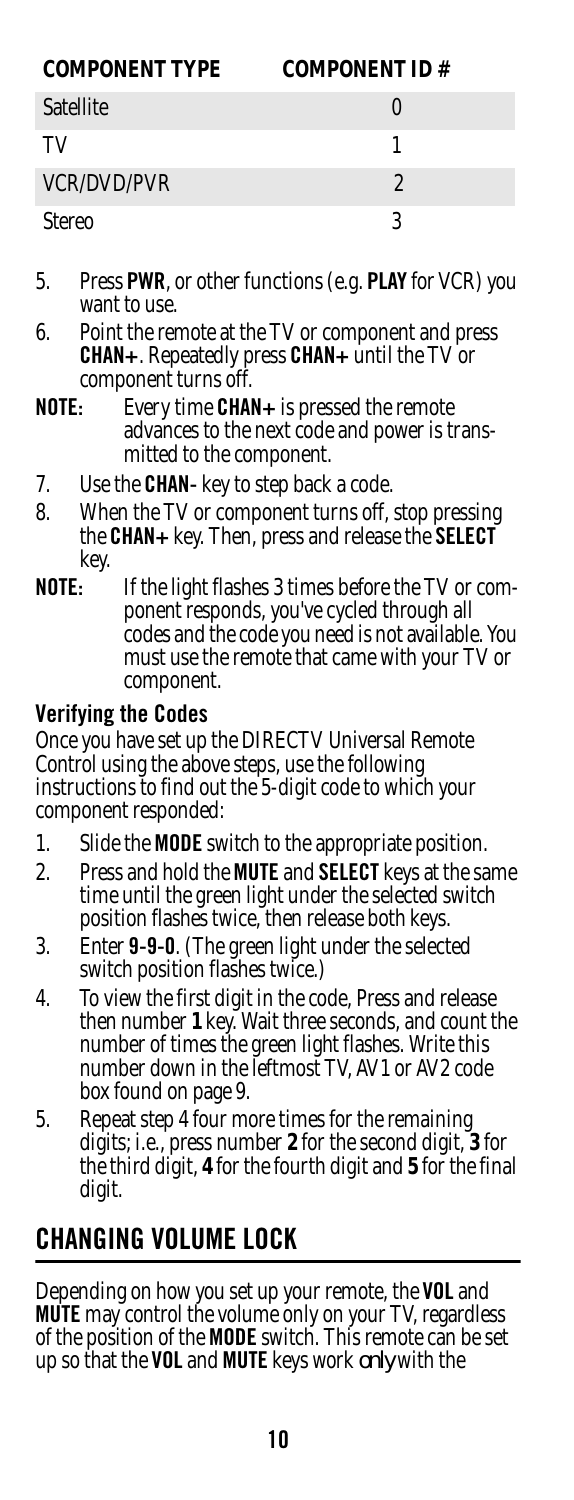component selected by the **MODE** switch. To enable this feature, perform the following steps:

- 1. Press and hold the **MUTE** and **SELECT** keys until the green light under the **DIRECTV** position flashes twice, then release both keys.
- 2. Using the number keys, enter **9-9-3.** (The green light will flash twice after the **3**.)
- 3. Press and release the **VOL+** key. (The green light flashes 4 times.)

Now the **VOL** and **MUTE** keys will work *only* for the component selected by the **MODE** switch position.

#### <span id="page-10-0"></span>**To Lock Volume to AV1, AV2 or TV**

- 1. Slide the **MODE** switch to the **AV1**, **AV2** or **TV** position to lock the volume.
- 2. Press and hold the **MUTE** and **SELECT** keys until the green light under the selected switch flashes twice and release both keys.
- 3. Using the number keys, enter **9-9-3.** (The green light flashes twice.)
- 4. Press and release the **SELECT** key. (The green light flashes twice.)
- **NOTE:** DIRECTV boxes don't have volume control, so the remote will not allow the user to lock volume to the DIRECTV mode.

### <span id="page-10-1"></span>**RESTORE FACTORY DEFAULT SETTINGS**

To reset all the functions of the remote control to the factory defaults (the original, out-of-the-box settings), follow these steps:

- 1. Press and hold the **MUTE** and **SELECT** keys at the same time until the green light flashes twice, then release both keys.
- 2. Using the number keys, enter **9-8-1.** (The green light flashes 4 times.)

### <span id="page-10-2"></span>**TROUBLESHOOTING**

**PROBLEM:** Light at the top of the remote blinks when you press a key, but the component does not respond.

**SOLUTION 1:** Try replacing the batteries (see page [6](#page-5-0)).

**SOLUTION 2:** Make sure you are aiming the DIRECTV® Universal Remote Control at your home entertainment component and that you are within 15 feet of the component you are trying to control.

**PROBLEM:** The DIRECTV Universal Remote Control does not control component or commands are not recognized properly.

**SOLUTION:** Try all listed codes for the device brand being set up. Make sure all components can be operated with an infrared remote control.

**PROBLEM:** TV/VCR combo does not respond properly.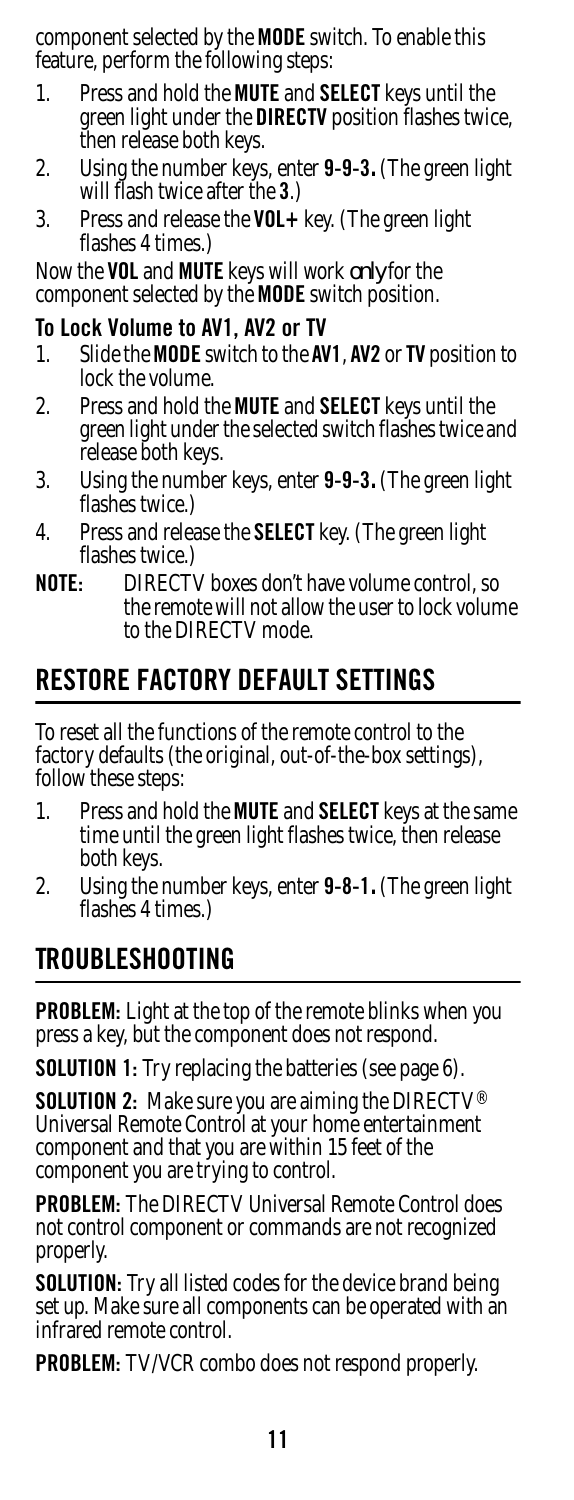**SOLUTION:** Use the VCR codes for your brand. Some combo units may require both a TV code and a VCR code for full operation (see page [7\)](#page-6-3).

**PROBLEM: CHAN+**, **CHAN-**, and **PREV** do not work for your RCA TV.

**SOLUTION:** Due to RCA design for certain models (1983-1987), only the original remote control will operate these functions.

**PROBLEM:** Changing channels does not work properly.

**SOLUTION:** If original remote control required pressing **ENTER** to change channels, press **ENTER** on the DIRECTV Universal remote control after entering a channel number.

**PROBLEM:** Remote control does not turn on Sony or Sharp TV/VCR Combo.

**SOLUTION:** For power on, these products require setting up TV codes on the remote control. For Sony, use TV code 0000 and VCR code 0032. For Sharp, use TV code 0093 and VCR code 0048. (See ["Controlling Other Components" on](#page-7-2)  [page 8.](#page-7-2))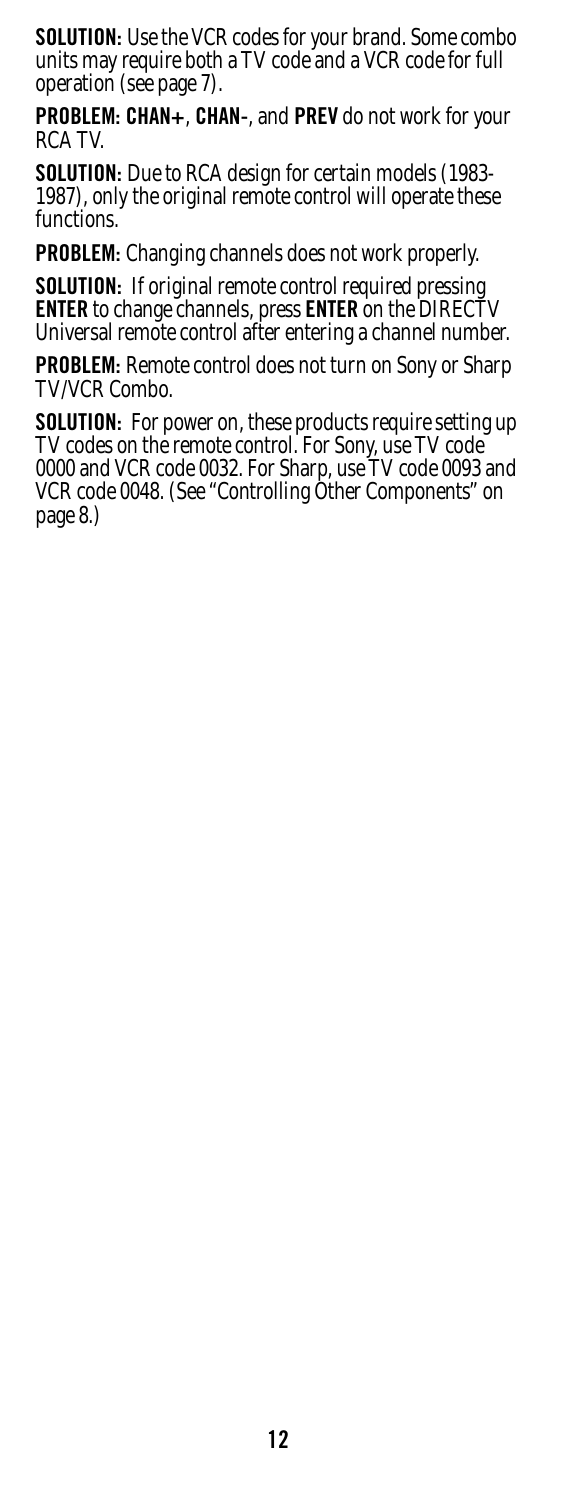# <span id="page-12-0"></span>**DIRECTV SETUP CODES**

<span id="page-12-2"></span><span id="page-12-1"></span>

| <b>Setup Codes for DIRECTV Receivers</b>    |             |
|---------------------------------------------|-------------|
| <b>DIRECTV</b> all models                   | 00001,00002 |
| <b>Hughes Network Systems</b>               | 00749       |
| (most models)                               |             |
| <b>Hughes Network Systems</b>               | 01749       |
| models GAEB0, GAEB0A,                       |             |
| GCB0, GCEB0A, HBH-SA,                       |             |
| HAH-SA                                      |             |
| GE models GRD33G2A and 00566                |             |
| GRD33G3A, GRD122GW                          |             |
| Philips models DSX5500                      | 00099       |
| and DSX5400                                 |             |
| Proscan models PRD8630A 00566               |             |
| and PRD8650B                                |             |
| RCA models DRD102RW,                        | 00566       |
| DRD203RW, DRD301RA,                         |             |
| DRD302RA, DRD303RA,                         |             |
| DRD403RA, DRD703RA,                         |             |
| DRD502RB, DRD 503RB,                        |             |
| DRD505RB, DRD515RB,                         |             |
| DRD523RB, and                               |             |
| DRD705RB                                    |             |
| DRD440RE, DRD460RE,                         | 00392       |
| DRD480RE, DRD430RG,                         |             |
| DRD431RG, DRD450RG,                         |             |
| DRD451RG,                                   |             |
| DRD485RG, DRD486RG,                         |             |
| DRD430RGA,                                  |             |
| DRD450RGA,                                  |             |
| DRD485RGA, DRD435RH,                        |             |
| DRD455RH, and                               |             |
| DRD486RH                                    |             |
| Samsung model SIR-S60W 01109                |             |
| Samsung models SIR-S70,                     | 01108       |
| SIR-S75, SIR-S300W, and                     |             |
| SIR-S310W                                   |             |
| Sony models (All models                     | 01639       |
| except TiVo and Ultimate                    |             |
| TV)                                         |             |
| <b>Setup Codes for DIRECTV HD Receivers</b> |             |
| <b>DIRECTV</b> all models                   | 00001,00002 |
| Hitachi model 61HDX98B                      | 00819       |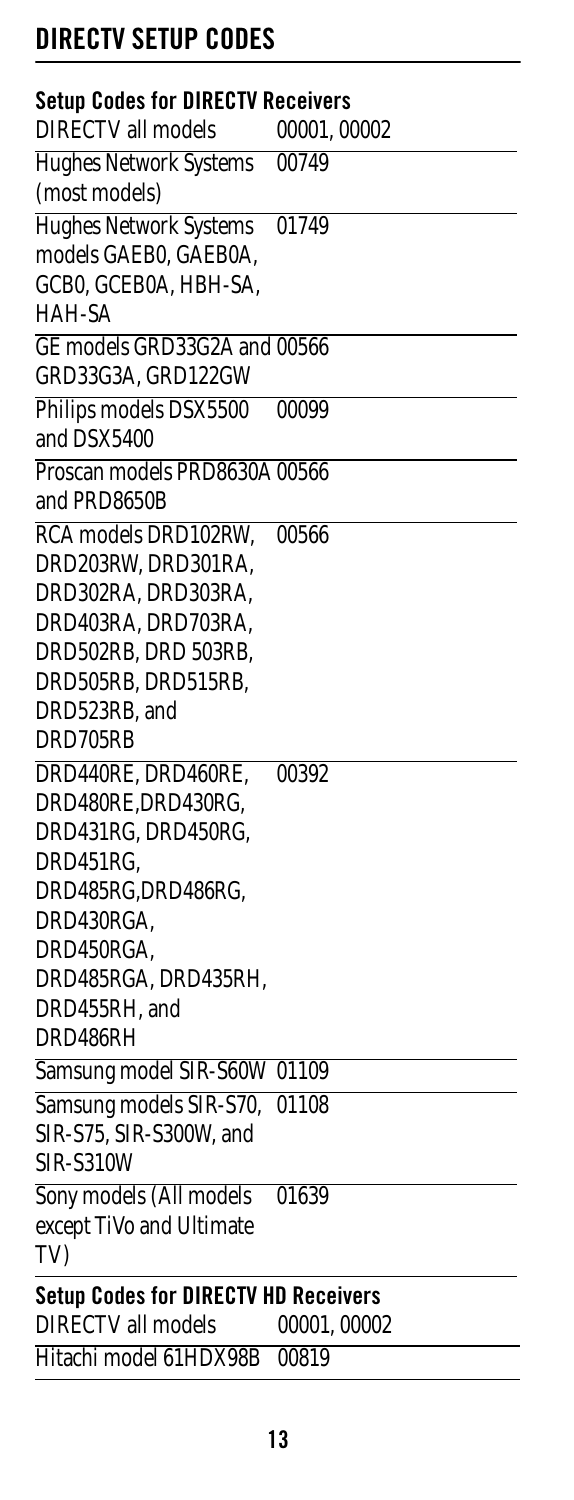<span id="page-13-0"></span>

| HNS models HIRD-E8,<br>HTL-HD                                    | 01750        |
|------------------------------------------------------------------|--------------|
| LG model LSS-3200A,<br>HTL-HD                                    | 01750        |
| Mitsubishi model SR-HD5                                          | 01749, 00749 |
| Philips model DSHD800R                                           | 01749        |
| Proscan model PSHD105                                            | 00392        |
| RCA models DTC-100,<br>DTC-210                                   | 00392        |
| Samsung model SIR-TS360 01609                                    |              |
| Samsung models SIR-<br><b>TS160</b>                              | 01276        |
| Sony models SAT-HD100,<br>200, 300                               | 01639        |
| Toshiba models DST-3000, 01749, 01285<br>DST-3100, DW65X91       |              |
| Zenith models DTV1080,<br>HD-SAT520                              | 01856        |
| <b>Setup Codes for DIRECTV DVRs</b>                              |              |
| <b>DIRECTV</b> all models                                        | 00001,00002  |
| HNS models SD-DVR80,                                             | 01442        |
| SD-DV40, SD-DVR120,                                              |              |
| HDVR2, GXCEBOT,                                                  |              |
| <b>GXCEBOTD</b>                                                  |              |
| Philips models DSR704,<br>DSR708, DSR6000,<br>DSR600R, DRS700/17 | 01142, 01442 |
| RCA models DWD490RE,                                             | 01392        |
| DWD496RG                                                         |              |
| RCA models DVR39, 40, 80, 01442<br>120                           |              |
| Sony model SAT-T60                                               | 00639        |
| Sony model SAT-W60                                               | 01640        |
| Samsung models SIR-                                              | 01442        |
| S4040R, SIR-S4080R, SIR-<br>S4120R                               |              |

# <span id="page-13-1"></span>**SETUP CODES, OTHER DEVICES**

### <span id="page-13-2"></span>**Setup Codes for TVs**

| A-Mark  | 10003       |
|---------|-------------|
| Abex    | 10032       |
| Admiral | 1093, 10463 |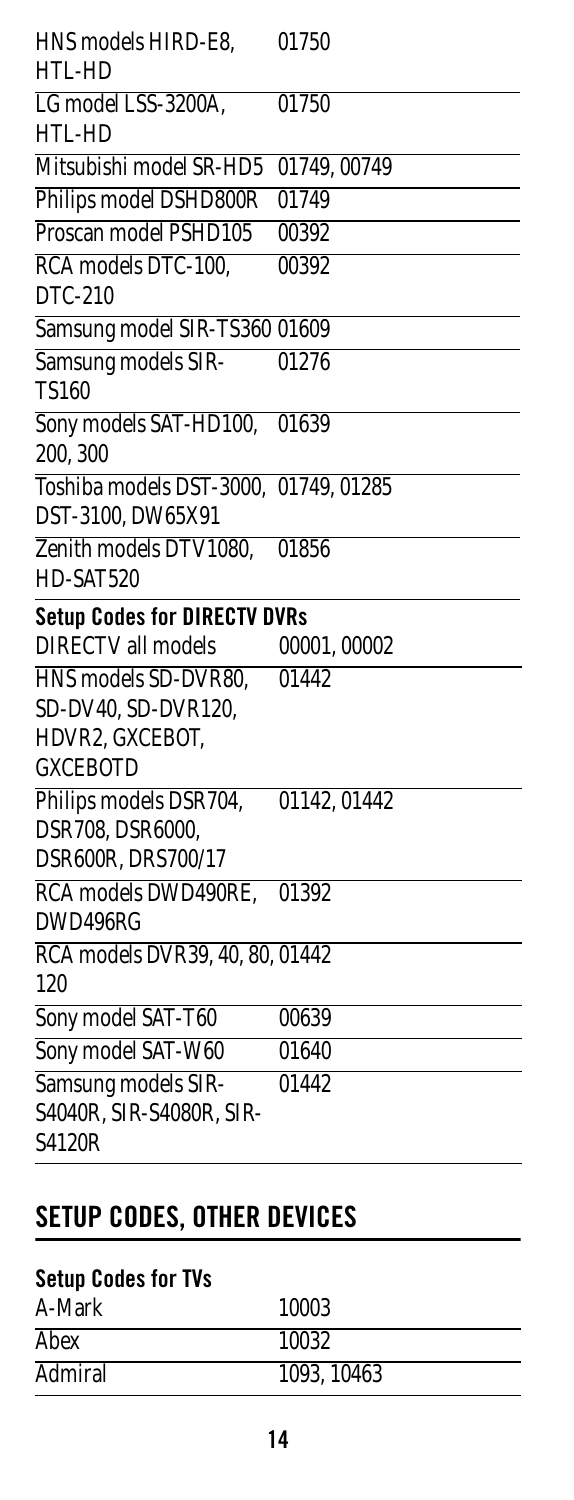| Advent                      | 10761, 10783, 10815,<br>10817, 10842                        |
|-----------------------------|-------------------------------------------------------------|
| Adventura                   | 10046                                                       |
| Aiko                        | 1092                                                        |
| Akai                        | 10030, 10060, 10672,<br>10702, 10812                        |
| <b>Alaron</b>               | 10179                                                       |
| <b>Albatron</b>             | 10700, 10843                                                |
| Ambassador                  | 10177                                                       |
| <b>America Action</b>       | 10180                                                       |
| Ampro                       | 10751                                                       |
| Anam                        | 10180                                                       |
| <b>Anam National</b>        | 10055                                                       |
| AOC                         | 10003, 10019, 10030,<br>10052, 10185                        |
| <b>Apex Digital</b>         | 10156, 10748, 10765,<br>10767, 10879                        |
| <b>Archer</b>               | 10003                                                       |
| <b>Audiovox</b>             | 10003, 1092, 10180, 10451,<br>10623, 10802, 10875, 11284    |
| Aventura                    | 10171                                                       |
| <b>Belcor</b>               | 10019                                                       |
| <b>Bell &amp; Howell</b>    | 10016, 10154                                                |
| <b>BenQ</b>                 | 11032, 11315                                                |
| <b>Boxlight</b>             | 10893                                                       |
| <b>Bradford</b>             | 10180                                                       |
| <b>Brockwood</b>            | 10019                                                       |
| <b>Broksonic</b>            | 10003, 10180, 10236, 10463                                  |
| Cadia                       | 11283                                                       |
| Candle                      | 10030, 10046, 10056, 10186                                  |
| Carnivale                   | 10030                                                       |
| Carver                      | 10054                                                       |
| <b>CCE</b>                  | 10217                                                       |
| Celebrity                   | 10000                                                       |
| Celera                      | 10765                                                       |
| Changhong                   | 10765                                                       |
| Citizen                     | 10030, 10039, 10046,<br>10056, 10060, 1092, 10186,<br>10280 |
| Clairtone                   | 10185                                                       |
| Clarion                     | 10180                                                       |
| <b>Commercial Solutions</b> | 10047, 11447                                                |
| Concerto                    | 10056                                                       |
|                             |                                                             |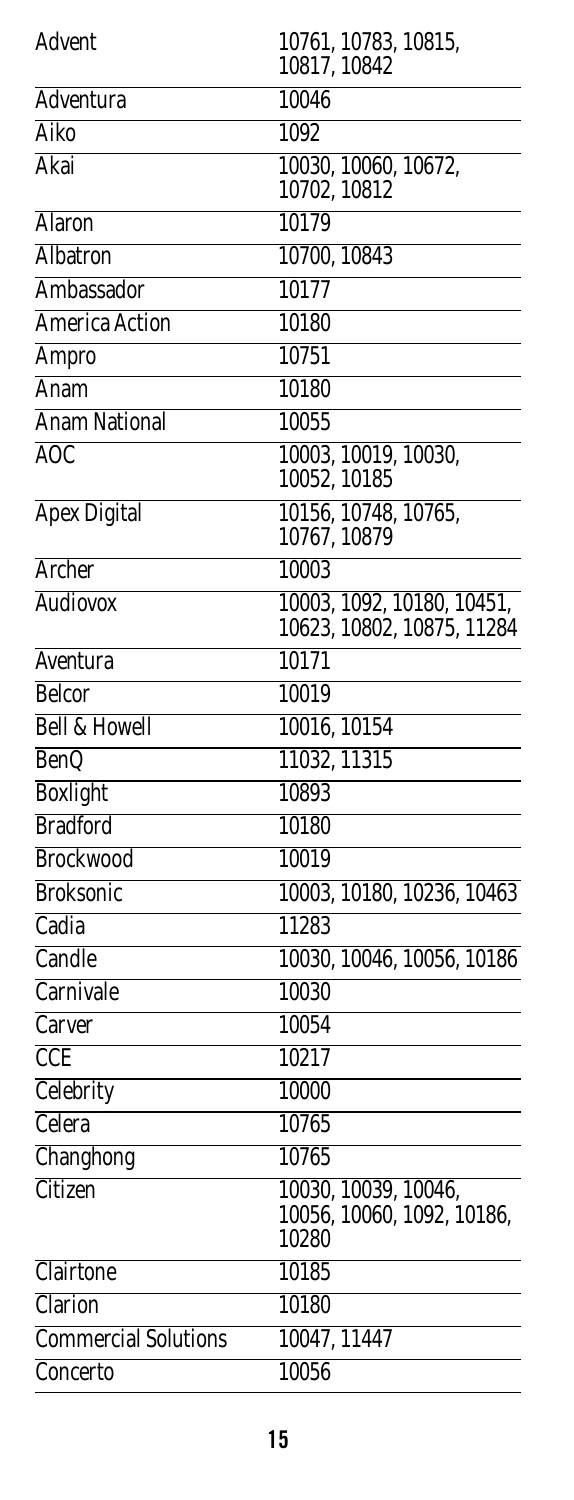| Contec               | 10157, 10180, 10185                                                                                                        |
|----------------------|----------------------------------------------------------------------------------------------------------------------------|
| Craig                | 10180                                                                                                                      |
| Crosley              | 10054                                                                                                                      |
| Crown                | 10039, 10180                                                                                                               |
| <b>Curtis Mathes</b> | 10016, 10030, 10039,<br>10047, 10054, 10056,<br>10060, 1093, 1145, 10154,<br>10166, 10451, 10466,<br>10702, 11147, 11347   |
| <b>CXC</b>           | 10180                                                                                                                      |
| <b>Daewoo</b>        | 10019, 10039, 1092, $\overline{10451}$ ,<br>10623, 10661, 10672, 11661                                                     |
| Daytron              | 10019                                                                                                                      |
| Dell                 | 11080, 11178, 11264, 11454                                                                                                 |
| Denon                | 1145, 10511                                                                                                                |
| <b>Denstar</b>       | 10628                                                                                                                      |
| Dumont               | 10017, 10019                                                                                                               |
| <b>Durabrand</b>     | 10003, 10171, 10178,<br>10180, 10463, 11034                                                                                |
| Dwin                 | 1093, 10720, 10774                                                                                                         |
| Electroband          | 10000, 10185                                                                                                               |
| Electrograph         | 11755                                                                                                                      |
| Electrohome          | 10381                                                                                                                      |
| Emerson              | 10019, 10038, 10039,<br>10154, 10171, 10177,<br>10178, 10179, 10180,<br>10185, 10236, 10280,<br>10282, 10451, 10463, 10623 |
| Envision             | 10030, 10813                                                                                                               |
| Epson                | 10833, 10840                                                                                                               |
| <b>ESA</b>           | 10171, 10812                                                                                                               |
| Fisher               | 10154, 10159                                                                                                               |
| Fujitsu              | 10179, 10186, 10683,<br>10809, 10853                                                                                       |
| Funai                | 10171, 10179, 10180                                                                                                        |
| Futuretech           | 10180                                                                                                                      |
| Gateway              | 11755, 11756                                                                                                               |
| GE                   | 10021, 10027, 10047,<br>10051, 10055, 1135, 10178,<br>10282, 10451, 11347, 11447                                           |
| Gibralter            | 10017, 10019, 10030                                                                                                        |
| Go Video             | 10886                                                                                                                      |
| GoldStar             | 10001, 10019, 10030,<br>10032, 10178                                                                                       |
| Goodmans             | 10360                                                                                                                      |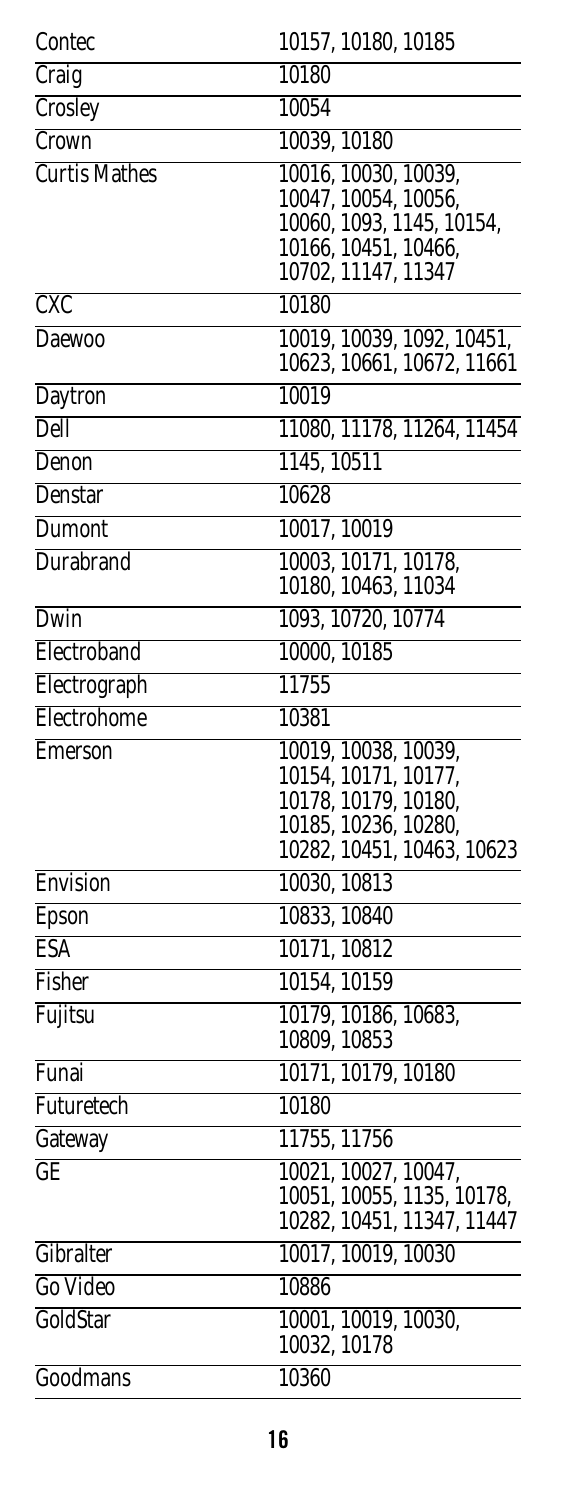| Grundig                 | 10683                                                                                             |
|-------------------------|---------------------------------------------------------------------------------------------------|
| Grunpy                  | 10179, 10180                                                                                      |
| Haier                   | 10768, 11034                                                                                      |
| Hallmark                | 10178                                                                                             |
| Hannspree               | 11348, 11351, 11352                                                                               |
| <b>Harley Davidson</b>  | 10179                                                                                             |
| Harman/Kardon           | 10054                                                                                             |
| Harvard                 | 10180                                                                                             |
| Havermy                 | 1093                                                                                              |
| <b>Helios</b>           | 10865                                                                                             |
| <b>Hello Kitty</b>      | 10451                                                                                             |
| <b>Hewlett Packard</b>  | 11502                                                                                             |
| Hisense                 | 10748                                                                                             |
| Hitachi                 | 10016, 10032, 10038,                                                                              |
|                         | 10056, 1145, 10151, 11145                                                                         |
| HP                      | 11502                                                                                             |
| Hyundai                 | 10849                                                                                             |
| Infinity                | 10054                                                                                             |
| <b>Inteq</b>            | 10017                                                                                             |
| Janeil                  | 10046                                                                                             |
| <b>JBL</b>              | 10054                                                                                             |
| <b>JCB</b>              | 10000                                                                                             |
| <b>Jensen</b>           | 10761, 10815, 10817                                                                               |
| $\overline{\text{IVC}}$ | 10053, 10731, 11253, 11352                                                                        |
| Kaypani                 | 10052                                                                                             |
| <b>KEC</b>              | 10180                                                                                             |
| Kenwood                 | 10019, 10030                                                                                      |
| <b>KLH</b>              | 10765, 10767                                                                                      |
| <b>Kloss</b>            | 10024, 10046                                                                                      |
| Konka                   | 10628, 10632, 10638,                                                                              |
|                         | 10703, 10707                                                                                      |
| <b>KTV</b>              | 10030, 10039, 10180,<br>10185, 10217, 10280                                                       |
| $\overline{\text{LG}}$  | 10178, 10442, 10700,                                                                              |
|                         | 10856, 11178, 11265                                                                               |
| Loewe                   | 1136                                                                                              |
| Logik                   | 10016                                                                                             |
| Luxman                  | 10056                                                                                             |
| LXI                     | 10047, 10054, 10154,<br>10156, 10178                                                              |
| Magnavox                | 10020, 10024, 10030,<br>10054, 1096, 10179, 10186,<br>10187, 10386, 10706,<br>10802, 11254, 11454 |
|                         |                                                                                                   |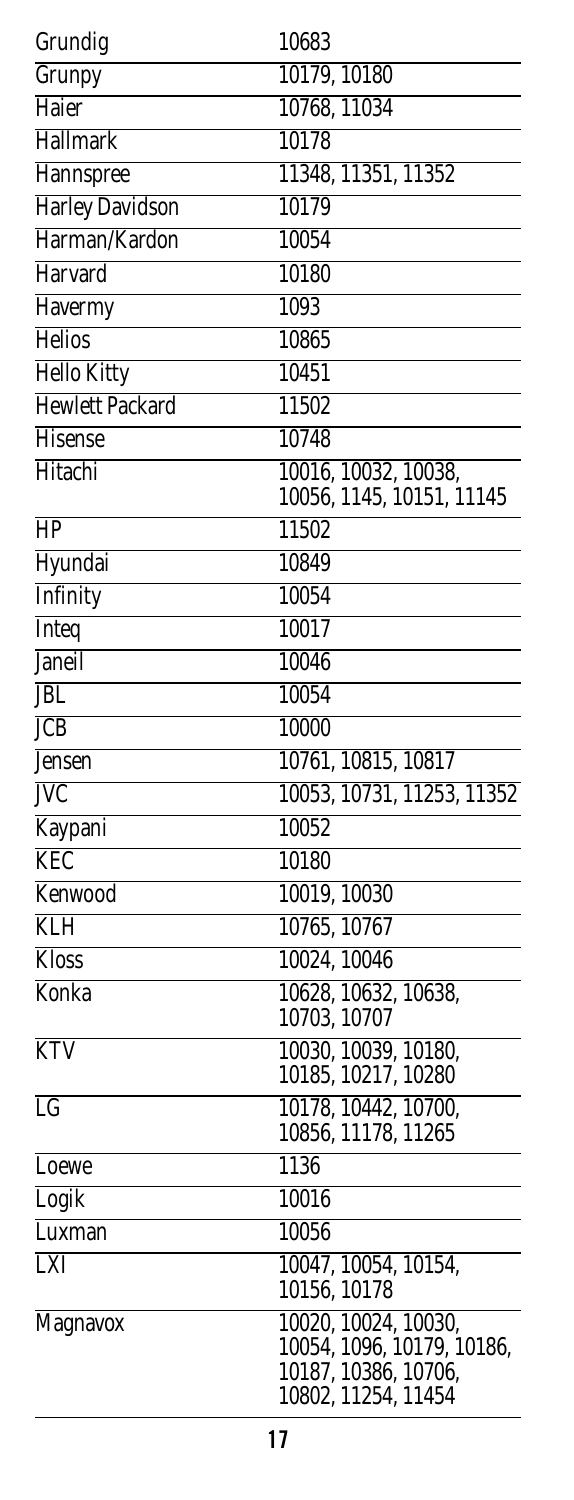| Majestic         | 10016                                                                                              |
|------------------|----------------------------------------------------------------------------------------------------|
| <b>Marantz</b>   | 10030, 10054, 10704,                                                                               |
|                  | 10855, 11154, 11454                                                                                |
| Matsushita       | 10250, 10650                                                                                       |
| <b>Maxent</b>    | 11755                                                                                              |
| Megapower        | 10700                                                                                              |
| Megatron         | 10003, 1145, 10178                                                                                 |
| <b>MEI</b>       | 10185                                                                                              |
| <b>Memorex</b>   | 10016, 1150, 10154, 10178,<br>10179, 10463                                                         |
| <b>MGA</b>       | 10019, 10030, 1150, 10178                                                                          |
| Midland          | 10017, 10032, 10039,<br>10047, 10051, 1135                                                         |
| <b>Minutz</b>    | 10021                                                                                              |
| Mitsubishi       | 10019, 1093, 1150, 10178,<br>10836, 10868, 11250                                                   |
| Monivision       | 10700, 10843                                                                                       |
| Motorola         | 10055, 1093                                                                                        |
| <b>MTC</b>       | 10019, 10030, 10056,                                                                               |
|                  | 10060, 10185                                                                                       |
| <b>Multitech</b> | 10180, 10217                                                                                       |
| <b>NAD</b>       | 10156, 10178, 10866                                                                                |
| <b>NEC</b>       | 10019, 10030, 10056,<br>10497, 10882, 11704                                                        |
| <b>NetTV</b>     | 11755                                                                                              |
| Nikko            | 10030, 1092, 10178                                                                                 |
| Norcent          | 10748, 10824                                                                                       |
| Noshi            | 10018                                                                                              |
| <b>NTC</b>       | 1092                                                                                               |
| <b>Olevia</b>    | 11331                                                                                              |
| Onwa             | 10180                                                                                              |
| <b>Optimus</b>   | 10154, 10166, 10250, 10650                                                                         |
| <b>Optoma</b>    | 10887, 11348                                                                                       |
| Optonica         | 1093, 10165                                                                                        |
| <b>Orion</b>     | 10179, 10236, 10463, 11463                                                                         |
| Panasonic        | 10051, 10055, 10250,<br>10650, 11410                                                               |
| Penney           | 10003, 10018, 10019,<br>10021, 10027, 10030,<br>10032, 10039, 10047,<br>10051, 10060, 1135, 10156, |
| Philco           | 10178, 11347<br>10019, 10020, 10030,<br>10054, 1096                                                |
| Philips          | 10054, 10690, 11154, 11454                                                                         |
|                  |                                                                                                    |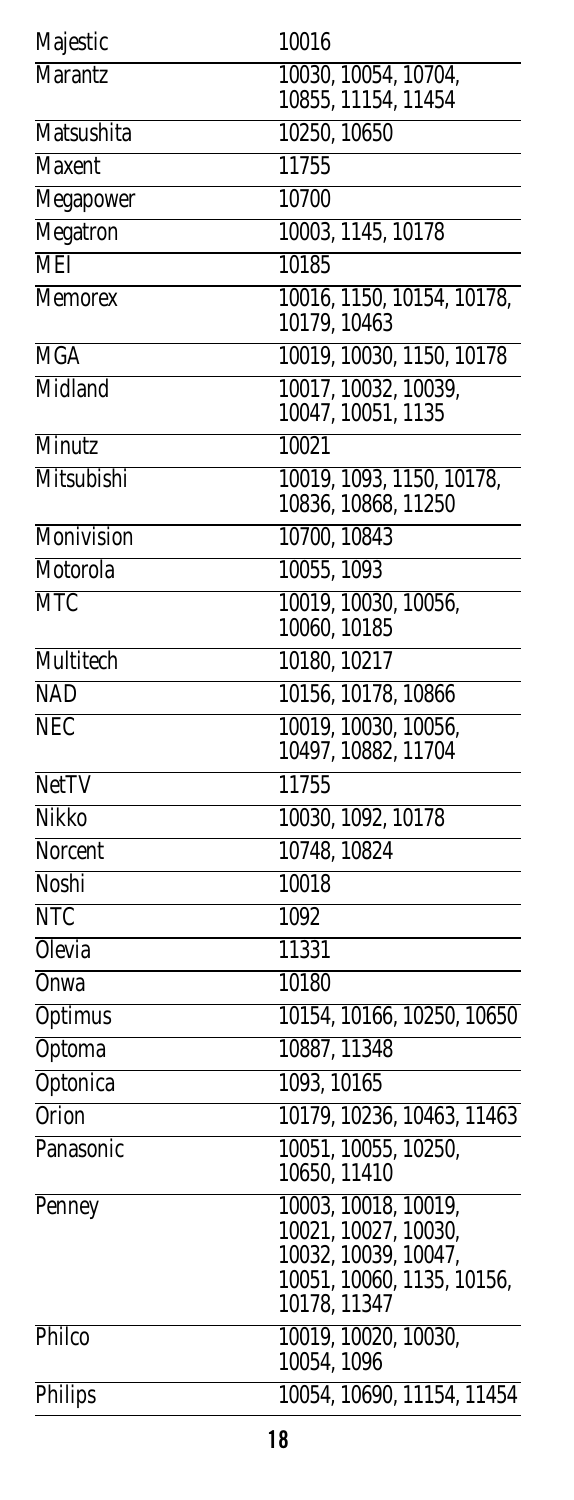| Pilot         | 10019, 10030, 10039                               |
|---------------|---------------------------------------------------|
| Pioneer       | 10038, 10166, 10679, 10866                        |
| Polaroid      | 10765, 10865, 11276,                              |
|               | 11314, 11316, 11326,<br>11327, 11328              |
| Portland      | 10019, 10039, 1092                                |
| Prima         | 10761, 10783, 10815, 10817                        |
| Princeton     | 10700, 10717                                      |
| Prism         | 10051                                             |
| Proscan       | 10047, 10466, 11347, 11447                        |
| Proton        | 10003, 10052, 10178, 10466                        |
| Pulsar        | 10017, 10019                                      |
| Quasar        | 10051, 10055, 10165,                              |
|               | 10250, 10650                                      |
| RadioShack    | 10019, 10030, 10032,                              |
|               | 10039, 10047, 10056,                              |
|               | 10154, 10165, 10178, 10180                        |
| RCA           | 10018, 10019, 10038,                              |
|               | 10047, 1090, 1135, 10679,<br>11047, 11147, 11247, |
|               | 11347, 11447, 11547                               |
| Realistic     | 10019, 10030, 10032,                              |
|               | 10039, 10056, 10154,                              |
|               | 10165, 10178, 10180                               |
| Rhapsody      | 10185                                             |
| Runco         | 10017, 10030, 10497, 10603                        |
| <b>Sampo</b>  | 10030, 10032, 10039,<br>10052, 11755              |
| Samsung       | 10019, 10030, 10032,                              |
|               | 10056, 10060, 10178,                              |
|               | 10217, 10587, 10702,                              |
|               | 10766, 10812, 10814,<br>11060, 11312              |
| <b>Samsux</b> | 10039                                             |
| <b>Sansui</b> | 10463                                             |
| Sanyo         | 10088, 1146, 10154, 10159,                        |
|               | 10799, 10893                                      |
| Sceptre       | 11360                                             |
| Scimitsu      | 10019                                             |
| Scotch        | 10178                                             |
| Scott         | 10019, 10178, 10179,<br>10180, 10236              |
| <b>Sears</b>  | 10047, 10054, 10056, 1146,                        |
|               | 10154, 10156, 10159,                              |
|               | 10171, 10178, 10179                               |
| Seleco        | 11351                                             |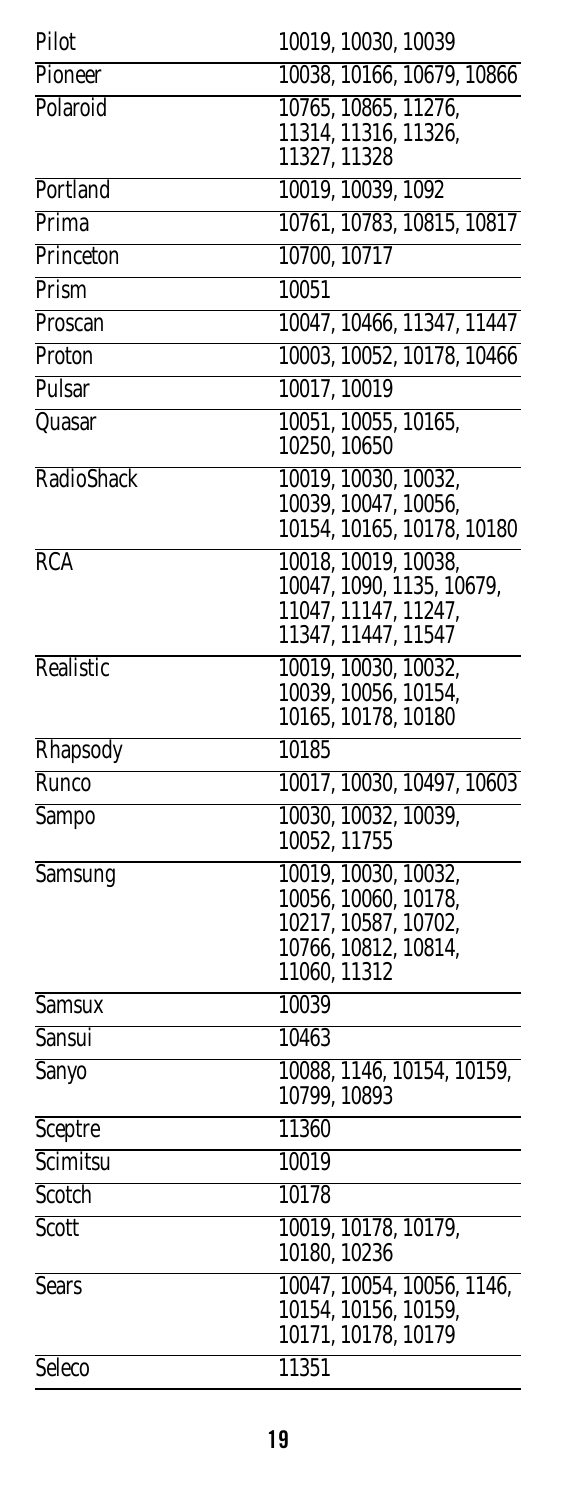| Sharp              | 10039, 1093, 10157, 10165,<br>10386, 10491, 10688,<br>10689, 10851 |
|--------------------|--------------------------------------------------------------------|
| <b>Sheng Chia</b>  | 1093                                                               |
| Shogun             | 10019                                                              |
| Signature          | 10016                                                              |
| Simpson            | 10186, 10187                                                       |
| Sole               | 10813                                                              |
| Sony               | 10000, 10080, 1111, 10834,                                         |
|                    | 11100                                                              |
| Soundesign         | 10178, 10179, 10180, 10186                                         |
| Spectricon         | 10003                                                              |
| Squareview         | 10171                                                              |
| $\overline{SSS}$   | 10019, 10180                                                       |
| <b>Starlite</b>    | 10180                                                              |
| Studio Experience  | 10843                                                              |
| Superscan          | 1093, 10864                                                        |
| Supre-Macy         | 10046                                                              |
| Supreme            | 10000                                                              |
| <b>SVA</b>         | 10587, 10748, 10768,                                               |
|                    | 10865, 10870, 10871, 10872                                         |
| Sylvania           | 10020, 10030, 10054, 1096,                                         |
|                    | 10171, 10381                                                       |
| Symphonic          | 10171, 10180                                                       |
| <b>Syntax</b>      | 11331                                                              |
| <b>Tandy</b>       | 1093                                                               |
| <b>Tatung</b>      | 10003, 10055, 11285, 11756                                         |
| <b>Technics</b>    | 10051, 10250                                                       |
| <b>Technol Ace</b> | 10179                                                              |
| <b>Techview</b>    | 10847                                                              |
| Techwood           | 10003, 10051, 10056                                                |
| Teknika            | 10016, 10019, 10039,<br>10054, 10056, 10060, 1092,                 |
|                    | 1150, 10179, 10180, 10186                                          |
| Telefunken         | 10056, 10702                                                       |
| <b>TMK</b>         | 10056, 10177, 10178                                                |
| TNCi               | 10017                                                              |
| <b>Toshiba</b>     | 10060, 10154, 10156,                                               |
|                    | 10650, 10832, 10845,                                               |
|                    | 11156, 11256, 11265,<br>11343, 11356, 11360,                       |
|                    | 11656, 11704                                                       |
| Tosonic            | 10185                                                              |
| <b>Totevision</b>  | 10039                                                              |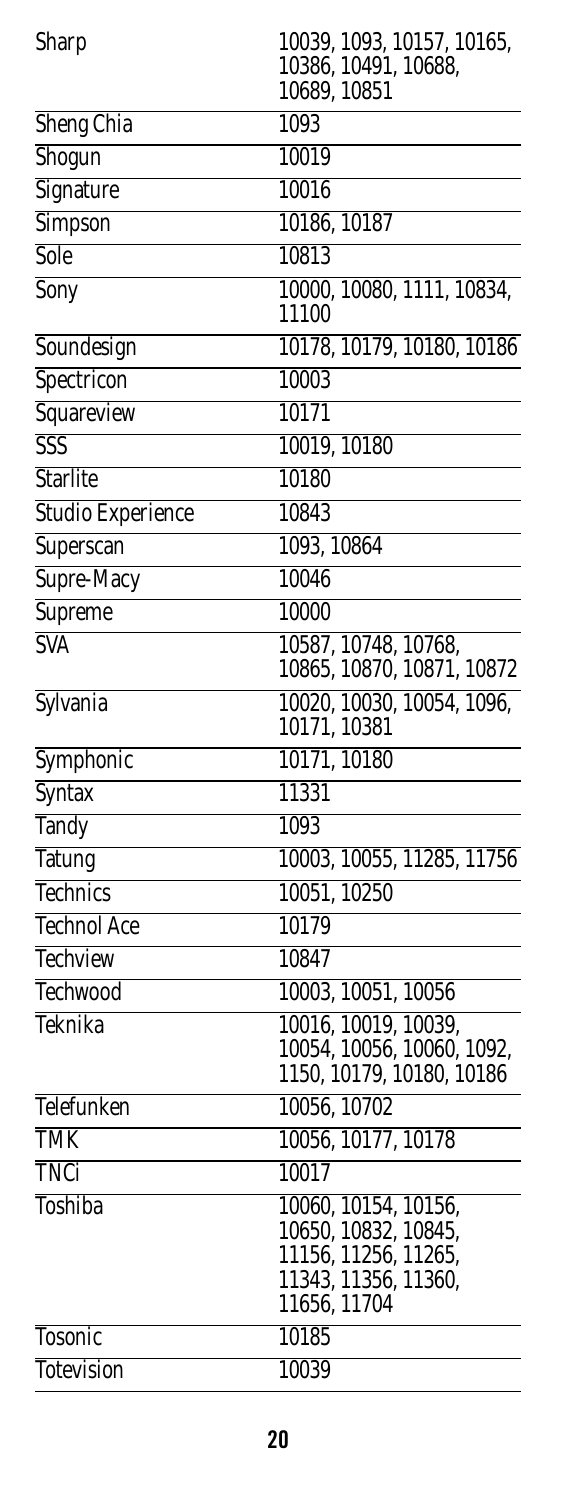<span id="page-20-0"></span>

| Trical                      | 10157                                                                                                                    |
|-----------------------------|--------------------------------------------------------------------------------------------------------------------------|
| <b>TVS</b>                  | 10463                                                                                                                    |
| <b>Universal</b>            | 10027                                                                                                                    |
| <b>Vector Research</b>      | 10030                                                                                                                    |
| <b>Victor</b>               | 10053                                                                                                                    |
| Vidikron                    | 10054                                                                                                                    |
| Vidtech                     | 10019, 10178                                                                                                             |
| Viewsonic                   | 10857, 10864, 10885,<br>11330, 11342, 11755                                                                              |
| Viking                      | 10046                                                                                                                    |
| <b>Vizio</b>                | 10864, 10885, 11756                                                                                                      |
| <b>Wards</b>                | 10016, 10019, 10020,<br>10021, 10027, 10030,<br>10054, 10056, 10080, 1096,<br>1111, 10165, 10178, 10179,<br>10866, 11156 |
| Waycon                      | 10156                                                                                                                    |
| Westinghouse                | 10000, 10451, 10885,<br>10889, 11282                                                                                     |
| <b>White Westinghouse</b>   | 10463, 10623                                                                                                             |
| Yamaha                      | 10019, 10030, 10769,<br>10833, 10839                                                                                     |
| Zenith                      | 10016, 10017, 1092, 10178,<br>10463, 11145, 11265                                                                        |
| Zonda                       | 10003                                                                                                                    |
| <b>Setup Codes for VCRs</b> |                                                                                                                          |
| ABS                         | 21972                                                                                                                    |
| <b>Admiral</b>              | 20048, 20209, 20479                                                                                                      |
| <b>Adventura</b>            | 20000                                                                                                                    |
| Aiko                        | 20278                                                                                                                    |
| Aiwa                        | 20000, 20037, 20124, 20307                                                                                               |
| Akai                        | 20041, 20061, 20106, 20175                                                                                               |
| <b>Alienware</b>            | 21972                                                                                                                    |
| America Action              | 20278                                                                                                                    |
| American High               | 20035                                                                                                                    |
| <b>Asha</b>                 | 20240                                                                                                                    |
| <b>Audiovox</b>             | 20037, 20278                                                                                                             |
| <b>Beaumark</b>             | 20240                                                                                                                    |
| <b>Bell &amp; Howell</b>    | 20104                                                                                                                    |
| <b>Broksonic</b>            | 20002, 20121, 20184, 20209,<br>20479, 21479                                                                              |
| Calix                       | 20037                                                                                                                    |
| Canon                       | 20035                                                                                                                    |
| Carver                      | 20081                                                                                                                    |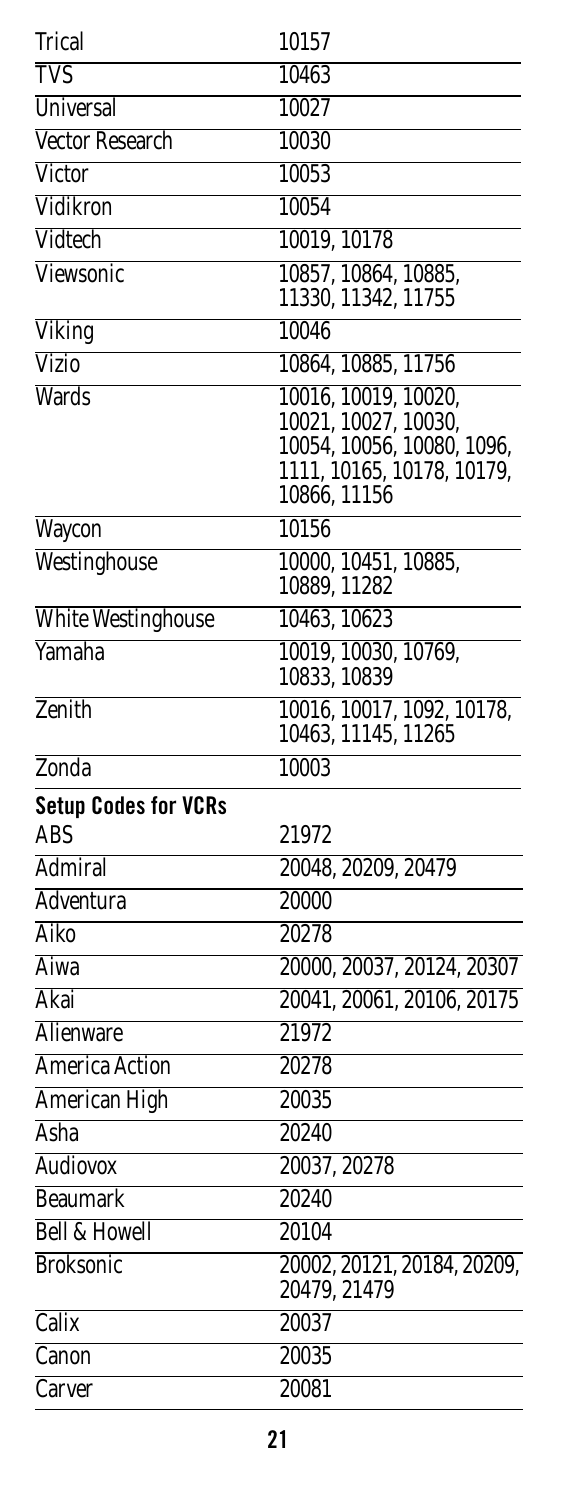| <b>CCE</b>                                 | 20072, 20278                                              |
|--------------------------------------------|-----------------------------------------------------------|
| Citizen                                    | 20037, 20278, 21278                                       |
| Colt                                       | 20072                                                     |
| Craig                                      | 20037, 20047, 20072, 20240                                |
| <b>Curtis Mathes</b>                       | 20035, 20041, 20060, 20162,<br>21035                      |
| Cybernex                                   | 20240                                                     |
| <b>CyberPower</b>                          | $2\overline{1972}$                                        |
| Daewoo                                     | 20045, 20278, 20561, 21278                                |
| <b>Dell</b>                                | 21972                                                     |
| Denon                                      | 20042                                                     |
| <b>DirecTV</b>                             | 20739                                                     |
| Durabrand                                  | 20038, 20039                                              |
| Dynatech                                   | 20000                                                     |
| Electrohome                                | 20037, 20043                                              |
| Electrophonic                              | 20037                                                     |
| <b>Emerex</b>                              | 20032                                                     |
| Emerson                                    | 20000, 20002, 20037, 20043,                               |
|                                            | 20061, 20121, 20184, 20209,                               |
|                                            | 20212, 20278, 20479, 20561,<br>20593, 21278, 21479, 21593 |
| Fisher                                     | 20047, 20104                                              |
| Fuji                                       | 20033, 20035                                              |
| Funai                                      | 20000, 20593, 21593                                       |
| Garrard                                    | 20000                                                     |
| Gateway                                    | 21972                                                     |
| GE                                         | 20035, 20060, 20065, 20202,                               |
|                                            | 20240, 20761, 20807, 21035,                               |
|                                            | 21060                                                     |
| Go Video                                   | 20240, 20432, 20526                                       |
| GoldStar                                   | 20037, 20038, 21237                                       |
| Gradiente                                  | 20000                                                     |
| <b>Harley Davidson</b>                     | 20000                                                     |
| Harman/Kardon                              | 20038, 20075, 20081                                       |
| Harwood                                    | 20072                                                     |
| Headquarter                                | 20046                                                     |
| <b>Hewlett Packard</b>                     | 21972                                                     |
| $\overline{HI-Q}$                          | 20047                                                     |
| Hitachi                                    | 20000, 20041, 20042, 20065,<br>20089, 20105               |
|                                            |                                                           |
| <b>Howard Computers</b><br>$\overline{HP}$ | 21972                                                     |
|                                            | 21972                                                     |
| <b>Hughes Network Systems</b>              | 20042, 20739                                              |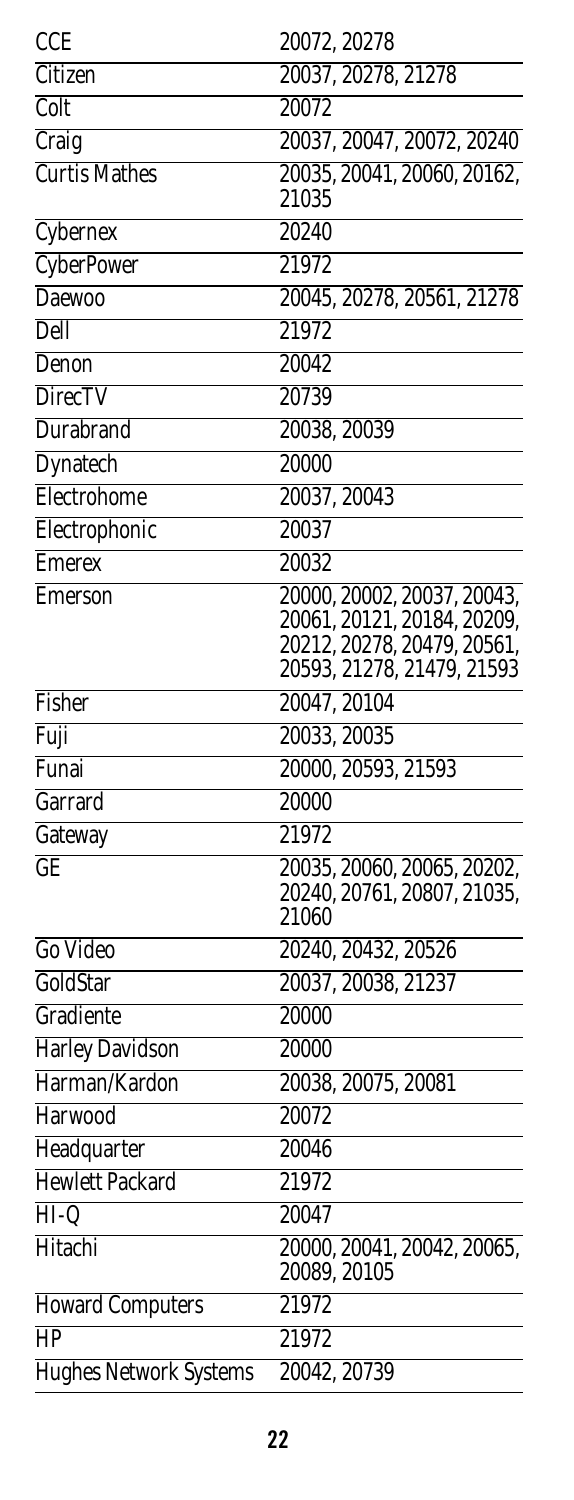| Humax                  | 20739                                                      |
|------------------------|------------------------------------------------------------|
| Hush                   | 21972                                                      |
| <b>iBUYPOWER</b>       | 21972                                                      |
| Jensen                 | 20041                                                      |
| <b>JVC</b>             | 20008, 20041, 20067                                        |
| <b>KEC</b>             | 20037, 20278                                               |
| Kenwood                | 20038, 20041, 20067                                        |
| <b>KLH</b>             | 20072                                                      |
| Kodak                  | 20035, 20037                                               |
| $\overline{\text{LG}}$ | 21037                                                      |
| Linksys                | 21972                                                      |
| Lloyd's                | 20000                                                      |
| Logik                  | 20072                                                      |
| <b>LXI</b>             | 20037                                                      |
| Magnasonic             | 20593, 21278                                               |
| Magnavox               | 20000, 20035, 20039, 20081,                                |
|                        | 20149, 20563, 20593, 21781                                 |
| Magnin                 | 20240                                                      |
| <b>Marantz</b>         | 20035, 20081                                               |
| <b>Marta</b>           | 20037                                                      |
| <b>Matsushita</b>      | 20035, 20162                                               |
| <b>Media Center PC</b> | 21972                                                      |
| <b>MEI</b>             | 20035                                                      |
| <b>Memorex</b>         | 20000, 20035, 20037, 20039,                                |
|                        | 20046, 20047, 20048, 20104,<br>20162, 20209, 20240, 20307, |
|                        | 20479, 21037, 21237                                        |
| <b>MGA</b>             | 20043, 20061, 20240                                        |
| <b>MGN</b> Technology  | 20240                                                      |
| Microsoft              | 21972                                                      |
| Mind                   | 21972                                                      |
| Minolta                | 20042, 20105                                               |
| Mitsubishi             | 20043, 20061, 20067, 20075,                                |
|                        | 20173, 20807                                               |
| Motorola               | 20035, 20048                                               |
| <b>MTC</b>             | 20000, 20240                                               |
| Multitech              | 20000, 20072                                               |
| <b>NEC</b>             | 20038, 20040, 20041, 20067,                                |
|                        | 20104                                                      |
| Nikko                  | 20037                                                      |
| Nikon                  | 20034                                                      |
| Niveus Media           | 21972                                                      |
| <b>Noblex</b>          | 20240                                                      |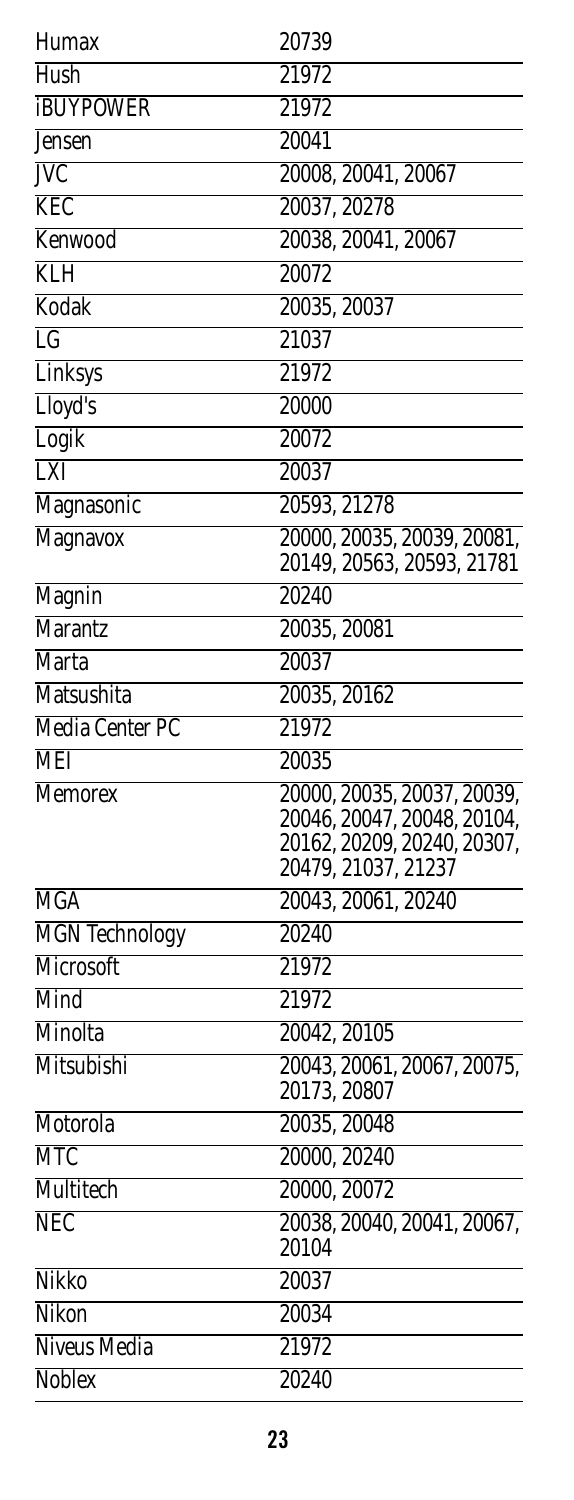| Northgate         | 21972                                                                                                     |
|-------------------|-----------------------------------------------------------------------------------------------------------|
| <b>Olympus</b>    | 20035, 20226                                                                                              |
| <b>Onkyo</b>      | 20222                                                                                                     |
| <b>Optimus</b>    | 20037, 20048, 20104, 20162,<br>20432, 20593, 21048, 21062                                                 |
| <b>Orion</b>      | 20002, 20184, 20209, 20479,                                                                               |
|                   | 21479                                                                                                     |
| Panasonic         | 20035, 20077, 20162, 20225,<br>20226, 20616, 21035, 21062                                                 |
| Penney            | 20035, 20037, 20038, 20040,                                                                               |
|                   | 20042, 20240, 21035, 21237                                                                                |
| Pentax            | 20042, 20065, 20105                                                                                       |
| Philco            | 20035                                                                                                     |
| Philips           | 20035, 20081, 20618, 20739,<br>21081, 21181                                                               |
| Pilot             | 20037                                                                                                     |
| Pioneer           | 20067                                                                                                     |
| <b>Polk Audio</b> | 20081                                                                                                     |
| Presidian         | 21593                                                                                                     |
| Profitronic       | 20240                                                                                                     |
| Proscan           | 20060, 20202, 20761, 21060                                                                                |
| Protec            | 20072                                                                                                     |
| Pulsar            | 20039                                                                                                     |
| Quarter           | 20046                                                                                                     |
| Quartz            | 20046                                                                                                     |
| Quasar            | 20035, 20077, 20162, 21035                                                                                |
| RadioShack        | 20000, 21037                                                                                              |
| Radix             | 20037                                                                                                     |
| Randex            | 20037                                                                                                     |
| RCA               | 20042, 20060, 20065, 20077,<br>20105, 20106, 20149, 20202,<br>20240, 20761, 20807, 20880,<br>21035, 21060 |
| Realistic         | 20000, 20035, 20037, 20046,<br>20047, 20048, 20104                                                        |
| ReplayTV          | 20614, 20616                                                                                              |
| Ricavision        | 21972                                                                                                     |
| Ricoh             | 20034                                                                                                     |
| Runco             | 20039                                                                                                     |
| Salora            | 20075                                                                                                     |
| Samsung           | 20045, 20240, 20739                                                                                       |
| <b>Sanky</b>      | 20039, 20048                                                                                              |
| <b>Sansui</b>     | 20000, 20041, 20067, 20209,<br>20479, 21479                                                               |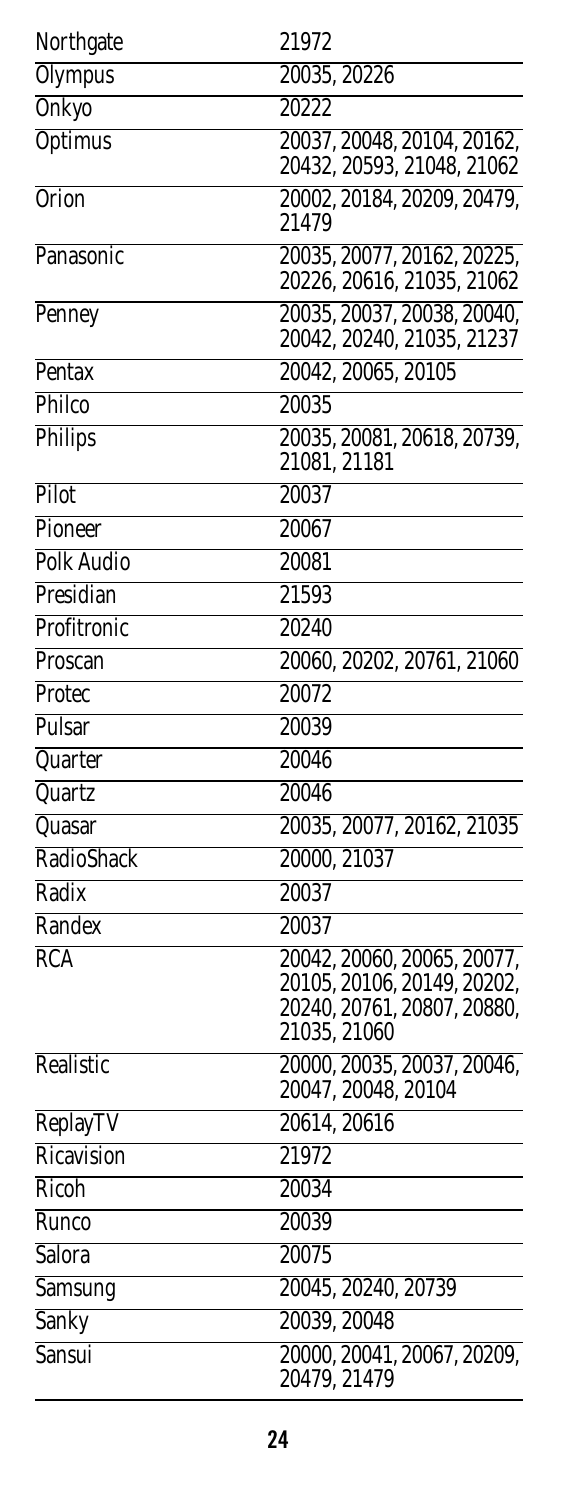| Sanyo                  | 20046, 20047, 20104, 20159,<br>20240                                              |
|------------------------|-----------------------------------------------------------------------------------|
| Scott                  | 20043, 20045, 20121, 20184,<br>20210, 20212                                       |
| <b>Sears</b>           | 20000, 20035, 20037, 20042,<br>20046, 20047, 20104, 20105,<br>21237               |
| Sharp                  | 20048, 20807, 20848                                                               |
| Shintom                | 20072                                                                             |
| Shogun                 | 20240                                                                             |
| Singer                 | 20072                                                                             |
| Sonic Blue             | 20614, 20616                                                                      |
| Sony                   | 20000, 20032, 20033, 20034,<br>20035, 20636, 21032, 21232,<br>21972               |
| Stack 9                | 21972                                                                             |
| <b>STS</b>             | 20042                                                                             |
| Sylvania               | 20000, 20035, 20043, 20081,<br>20593, 21593, 21781                                |
| Symphonic              | 20000, 20593, 21593                                                               |
| Systemax               | 21972                                                                             |
| Tagar Systems          | 21972                                                                             |
| Tatung                 | 20041                                                                             |
| Teac                   | 20000, 20041                                                                      |
| <b>Technics</b>        | 20035, 20162                                                                      |
| Teknika                | 20000, 20035, 20037                                                               |
| <b>Thomas</b>          | 20000                                                                             |
| Tivo                   | 20618, 20636, 20739, 21996                                                        |
| <b>TMK</b>             | 20240                                                                             |
| <b>Toshiba</b>         | 20043, 20045, 20209, 20210,<br>20212, 20366, 20845, 21008,<br>21145, 21972, 21996 |
| <b>Totevision</b>      | 20037, 20240                                                                      |
| Touch                  | 21972                                                                             |
| Unitech                | $\sqrt{20240}$                                                                    |
| Vector                 | 20045                                                                             |
| <b>Vector Research</b> | 20038, 20040                                                                      |
| <b>Video Concepts</b>  | 20040, 20045, 20061                                                               |
| Videomagic             | 20037                                                                             |
| Videosonic             | 20240                                                                             |
| Viewsonic              | 21972                                                                             |
| Villain                | 20000                                                                             |
| Voodoo                 | 21972                                                                             |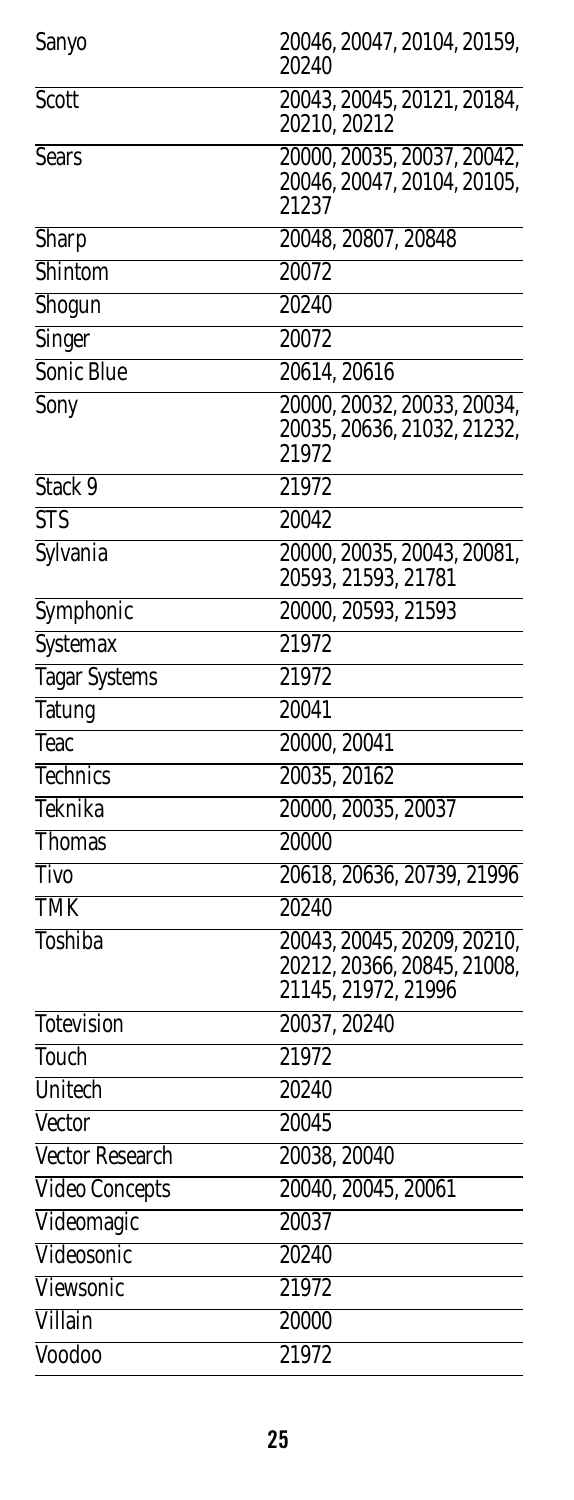<span id="page-25-0"></span>

| <b>Wards</b>                       | 20000, 20035, 20042, 20047,<br>20048, 20060, 20072, 20081,<br>20149, 20212, 20240 |
|------------------------------------|-----------------------------------------------------------------------------------|
| <b>White Westinghouse</b>          | 20072, 20209                                                                      |
| XR-1000                            | 20000, 20035, 20072                                                               |
| Yamaha                             | 20038                                                                             |
| Zenith                             | 20000, 20033, 20034, 20039,<br>20209, 20479, 21139, 21479                         |
| ZT Group                           | 21972                                                                             |
| <b>Setup Codes for DVD Players</b> |                                                                                   |
| Aiwa                               | 20641                                                                             |
| Akai                               | 20695, 20770, 21089                                                               |
| Alco                               | 20790                                                                             |
| Allegro                            | 20869                                                                             |
| <b>Amphion Media Works</b>         | 20872                                                                             |
| <b>AMW</b>                         | 20872                                                                             |
| <b>Apex Digital</b>                | 20672, 20717, 20755, 20794,<br>20796, 20797, 21004, 21020,<br>21056, 21061, 21100 |
| <b>Aspire Digital</b>              | 21168, 21407                                                                      |
| Audiovox                           | 20790, 21041, 21072                                                               |
| Axion                              | 21072                                                                             |
| <b>B</b> & K                       | 20655, 20662                                                                      |
| Blaupunkt                          | 20717                                                                             |
| <b>Blue Parade</b>                 | 20571                                                                             |
| <b>Broksonic</b>                   | 20695                                                                             |
| California Audio Labs              | 20490                                                                             |
| Cinea                              | 20831                                                                             |
| <b>CineVision</b>                  | 20833, 20869, 20876                                                               |
| Citizen                            | 21277                                                                             |
| Coby                               | 20778, 20852, 21086, 21107,<br>21177, 21351                                       |
| Craig                              | 20831                                                                             |
| <b>Curtis Mathes</b>               | 21087                                                                             |
| <b>CyberHome</b>                   | 20816, 20874, 21023, 21024,<br>21117, 21129                                       |
| Daewoo                             | 20705, 20784, 20833, 20869,<br>21169, 21172, 21234, 21242                         |
| Daytek                             | 20872                                                                             |
| Denon                              | 20490, 20634                                                                      |
| Desay                              | 21407                                                                             |
| Disney                             | 20675, 21270                                                                      |
| Dual                               | 21068, 21085                                                                      |
| <b>Durabrand</b>                   | 21127                                                                             |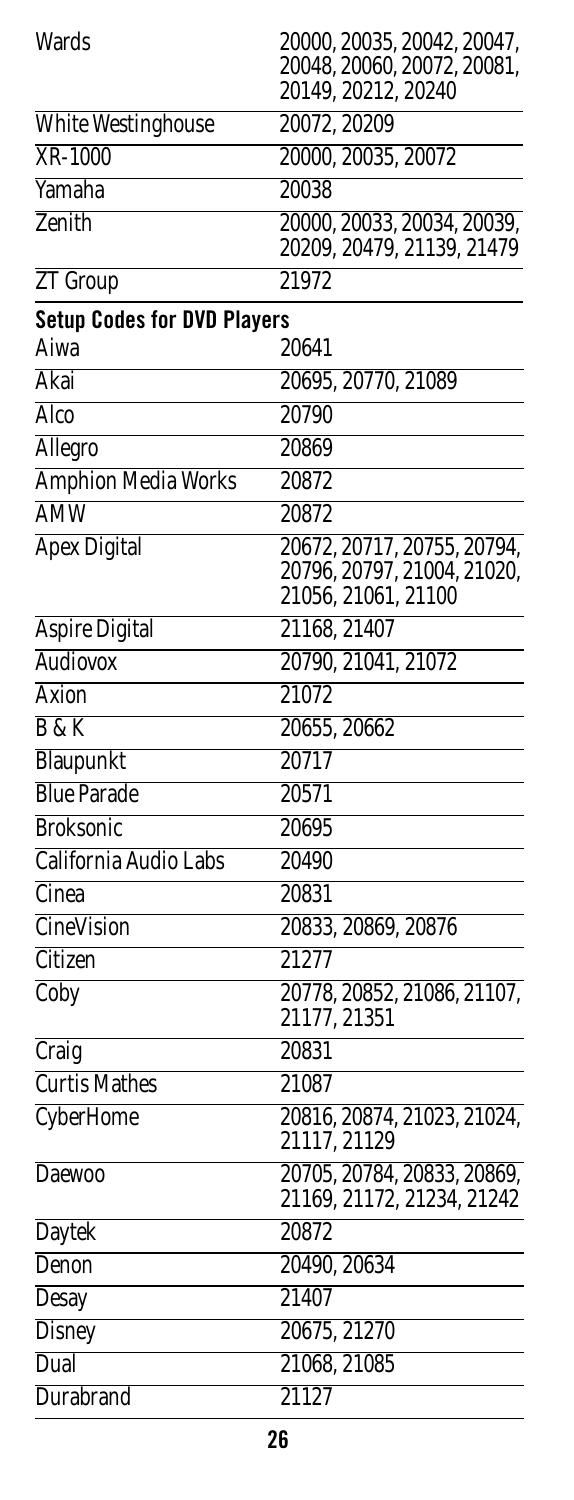| <b>DVD2000</b>         | 20521                                                     |
|------------------------|-----------------------------------------------------------|
| <b>Emerson</b>         | 20591, 20675, 20821                                       |
| Enterprise             | 20591                                                     |
| Fisher                 | 20670                                                     |
| Funai                  | 20675, 21334                                              |
| Gateway                | 21073, 21077, 21158                                       |
| <b>GE</b>              | 20522, 20717, 20815                                       |
| Go Video               | 20715, 20741, 20744, 20783,                               |
|                        | 20833, 20869, 21044, 21075,<br>21099, 21158, 21304, 21730 |
| <b>Go Vision</b>       | 21072                                                     |
| GoldStar               | 20741                                                     |
| GPX                    | 20699, 20769                                              |
| Gradiente              | 20490                                                     |
| Greenhill              | 20717                                                     |
|                        |                                                           |
| Grundig                | 20539                                                     |
| Harman/Kardon          | 20582, 20702                                              |
| Hitachi                | 20573, 20664                                              |
| Hiteker                | 20672                                                     |
| iLo                    | 21348                                                     |
| <b>Initial</b>         | 20717                                                     |
| <b>Integra</b>         | 20571, 20627                                              |
| Jaton                  | 21078                                                     |
| <b>JBL</b>             | 20702                                                     |
| JSI                    | 21423                                                     |
| <b>JVC</b>             | 20558, 20623, 20867, 21164                                |
| iWin                   | 21049, 21051                                              |
| Kawasaki               | 20790                                                     |
| Kenwood                | 20490, 20534                                              |
| KLH                    | 20717, 20790, 21020, 21149                                |
| Konka                  | 20711                                                     |
| Koss                   | 20651, 21423                                              |
| Landel                 | 20826                                                     |
| Lasonic                | 20798, 21173                                              |
| Lecson                 | 21533                                                     |
| Lenoxx                 | 21127                                                     |
| $\overline{\text{LG}}$ | 20591, 20741, 20801, 20869                                |
| LiteOn                 | 21058, 21158, 21416, 21440                                |
| Loewe                  | 20511                                                     |
| <b>Magnavox</b>        | 20503, 20539, 20646, 20675,<br>20821                      |
| Malata                 | 20782, 21159                                              |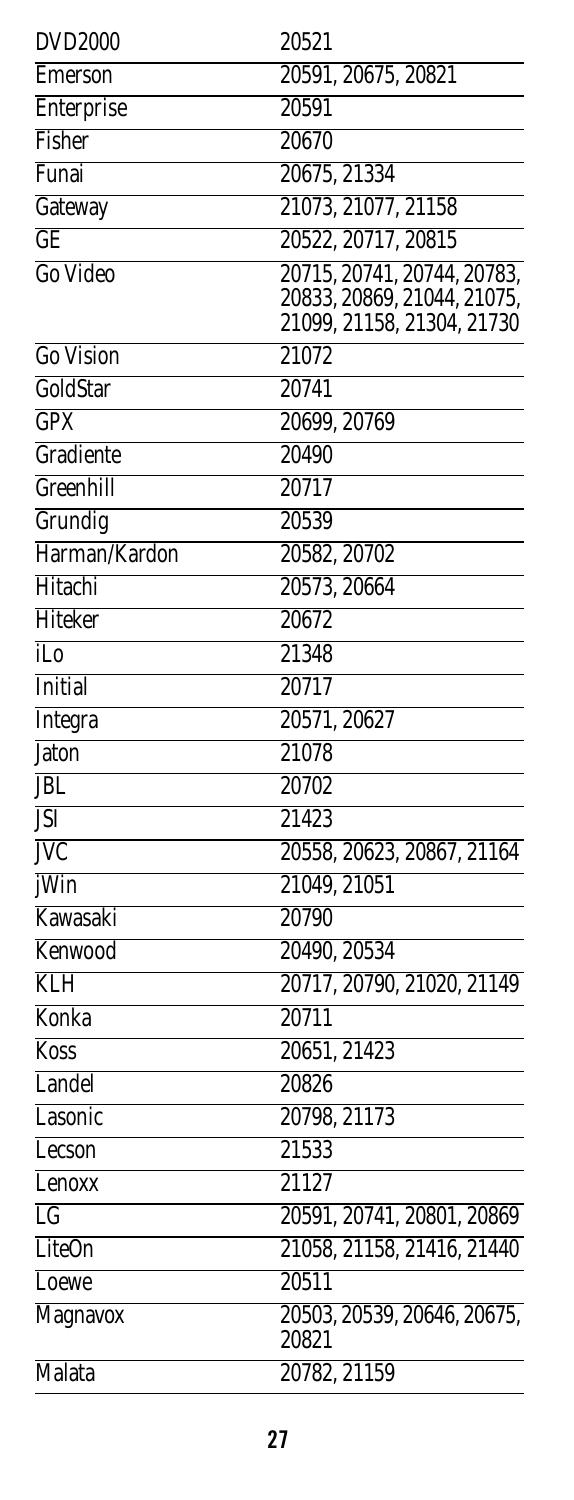| Marantz                | 20539                                       |
|------------------------|---------------------------------------------|
| McIntosh               | 21533                                       |
| <b>Memorex</b>         | 20695, 20831, 21270                         |
| Microsoft              | 20522                                       |
| Mintek                 | 20717, 20839                                |
| Mitsubishi             | 20521, 21521                                |
| Momitsu                | 21082                                       |
| <b>NAD</b>             | 20591, 20692, 20741                         |
| <b>NEC</b>             | 20785                                       |
| <b>Nesa</b>            | 20717                                       |
| <b>Next Base</b>       | 20826                                       |
| <b>NexxTech</b>        | 21402                                       |
| Norcent                | 20872, 21003, 21107, 21265                  |
| Onkyo                  | 20503, 20627, 20792                         |
| <b>Oritron</b>         | 20651                                       |
| Panasonic              | 20490, 20503, 20703, 21362,                 |
|                        | 21462, 21490, 21762                         |
| Philips                | 20503, 20539, 20646, 20675,<br>21267, 21354 |
| <b>PianoDisc</b>       | 21024                                       |
| Pioneer                | 20525, 20571, 20631                         |
| Polaroid               | 21020, 21061, 21086                         |
| <b>Polk Audio</b>      | 20539                                       |
| Portland               | 20770                                       |
| Presidian              | 20675                                       |
| Proceed                | 20672                                       |
| Proscan                | 20522                                       |
| ProVision              | 20778                                       |
| Qwestar                | 20651                                       |
| RCA                    | 20522, 20571, 20717, 20790,<br>20822        |
| Rio                    | 20869                                       |
| <b>RJTech</b>          | 21360                                       |
| Rotel                  | 20623                                       |
| Rowa                   | 20823                                       |
| Sampo                  | 20698, 20752                                |
| <b>Samsung</b>         | 20490, 20573, 20744, 20820,<br>21044, 21075 |
| <b>Sansui</b>          | 20695                                       |
| <b>Sanyo</b>           | 20670, 20695, 20873                         |
| <b>Sensory Science</b> | 21158                                       |
| <b>Sharp</b>           | 20630, 20675, 20752, 21256                  |
| <b>Sharper Image</b>   | 21117                                       |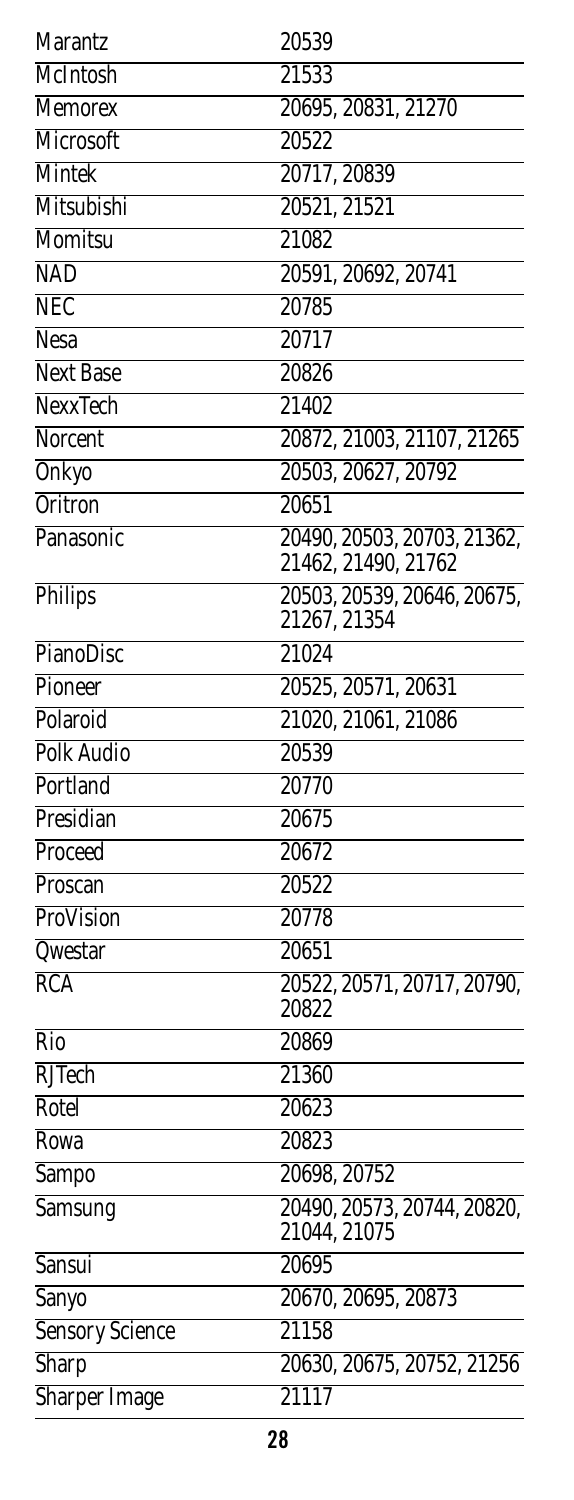<span id="page-28-0"></span>

| Sherwood                                                     | 20633, 20770, 21043, 21077                  |
|--------------------------------------------------------------|---------------------------------------------|
| Shinsonic                                                    | 20533, 20839                                |
| Sonic Blue                                                   | 20869, 21099                                |
| Sony                                                         | 20533, 20864, 21033, 21431,<br>21533        |
| Sungale                                                      | 21074                                       |
| Superscan                                                    | 20821                                       |
| <b>SVA</b>                                                   | 20860, 21105                                |
| Sylvania                                                     | 20675, 20821                                |
| Symphonic                                                    | 20675                                       |
| Teac                                                         | 20790, 20809                                |
| <b>Technics</b>                                              | 20490, 20703                                |
| Technosonic                                                  | 20730                                       |
| <b>Techwood</b>                                              | 20692                                       |
| <b>Theta Digital</b>                                         | 20571                                       |
| <b>Toshiba</b>                                               | 20503, 20695, 21154                         |
| <b>Tredex</b>                                                | 20800, 20803, 20804                         |
| <b>Urban Concepts</b>                                        | 20503                                       |
| <b>US</b> Logic                                              | 20839                                       |
| Venturer                                                     | 20790                                       |
| <b>Vizio</b>                                                 | 21064, 21226                                |
| <b>Xbox</b>                                                  | 20522                                       |
| Yamaha                                                       | 20490, 20539, 20545                         |
| Yamakawa                                                     | 20872                                       |
| Zenith                                                       | 20503, 20591, 20741, 20869                  |
| Zoece                                                        | 21265                                       |
| <b>Setup Codes for Audio Amplifiers/Tuners</b><br><b>ADC</b> | 30531                                       |
| Adcom                                                        | 30616                                       |
| Aiwa                                                         | 30121, 30189, 31243, 31388,<br>31405, 31641 |
| Akai                                                         | 30224, 31255, 31512                         |
| Alco                                                         | 31390                                       |
| AMC                                                          | 31077                                       |
| <b>Amphion Media Works</b>                                   | 31563, 31615                                |
| <b>AMW</b>                                                   | 31563, 31615                                |
| Anam                                                         | 31074, 31609                                |
| <b>Apex Digital</b>                                          | 31257, 31430, 31774                         |
| Arcam                                                        | 31189                                       |
| Audiotronic                                                  | 31189                                       |
| <b>Audiovox</b>                                              | 31390, 31627                                |
| B & K                                                        | 30701, 30820, 30840                         |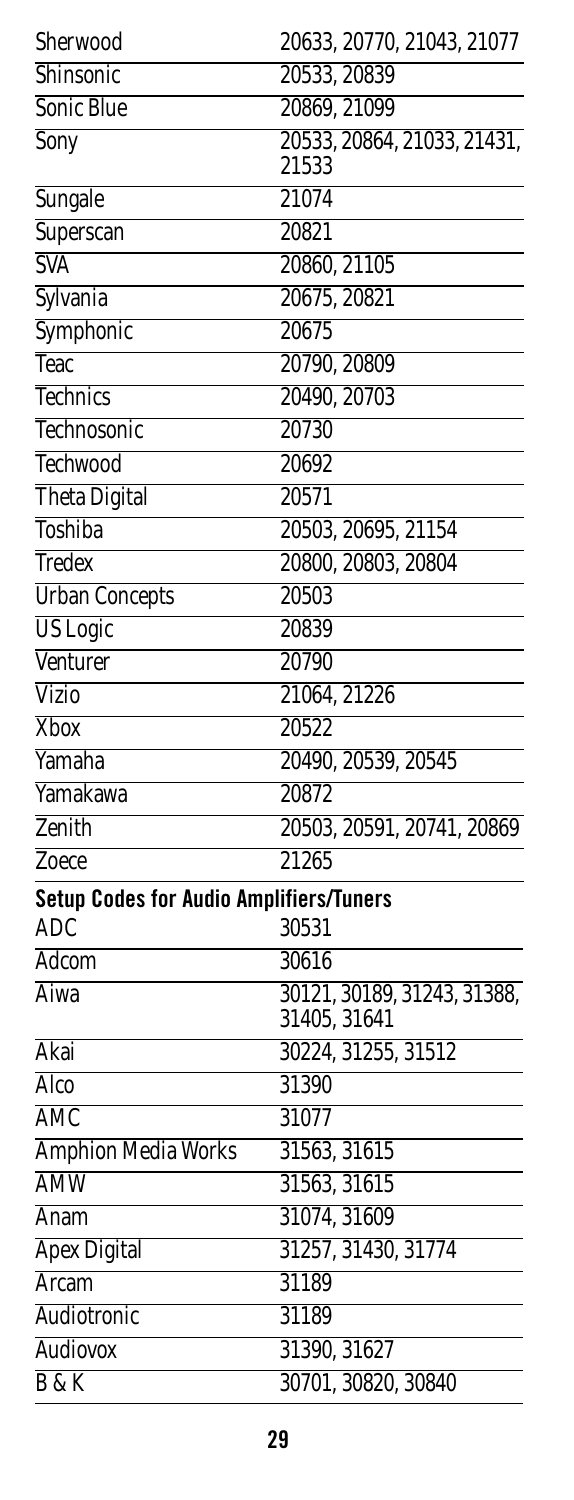| BK                      | 30702                                       |
|-------------------------|---------------------------------------------|
| <b>Bose</b>             | 30639, 31229, 31253, 31933                  |
| <b>Brix</b>             | 31602                                       |
| Cambridge Soundworks    | 31370                                       |
| Capetronic              | 30531                                       |
| Carver                  | 30008, 30121, 30189, 30360,<br>31189, 31289 |
| Classic                 | 31352                                       |
| Coby                    | 31389                                       |
| Criterion               | 31420                                       |
| Daewoo                  | 31250                                       |
| <b>Delphi</b>           | 31414                                       |
| <b>Denon</b>            | 30121, 30273, 30771, 31142,<br>31360        |
| Emerson                 | 30424                                       |
| Fisher                  | 30219, 30360, 31801                         |
| Garrard                 | 30424                                       |
| Gateway                 | 31517, 31567                                |
| Go Video                | 31532                                       |
| Harman/Kardon           | 30110, 30189, 30891, 31289,<br>31304, 31306 |
| Hitachi                 | 31273, 31801                                |
| Initial                 | 31426                                       |
| <b>Inkel</b>            | 30062                                       |
| Integra                 | 30135, 31298, 31320                         |
| <b>JBL</b>              | 30110, 31306                                |
| $\overline{\text{IVC}}$ | 30074, 31058, 31374, 31495,<br>31811        |
| Kenwood                 | 30077, 30186, 31313, 31569,<br>31570        |
| <b>KLH</b>              | 31390, 31412, 31428                         |
| Koss                    | 30424, 31366, 31497                         |
| Lasonic                 | 31798                                       |
| Lenoxx                  | 31437                                       |
| Lexicon                 | 31076                                       |
| LG                      | 31293                                       |
| Linn                    | 30189                                       |
| Liquid Video            | 31497                                       |
| Magnavox                | 30128, 30189, 30531, 31189,<br>31269, 31514 |
| <b>Marantz</b>          | 30039, 30128, 30189, 31189,<br>31269, 31289 |
| McIntosh                | 31289                                       |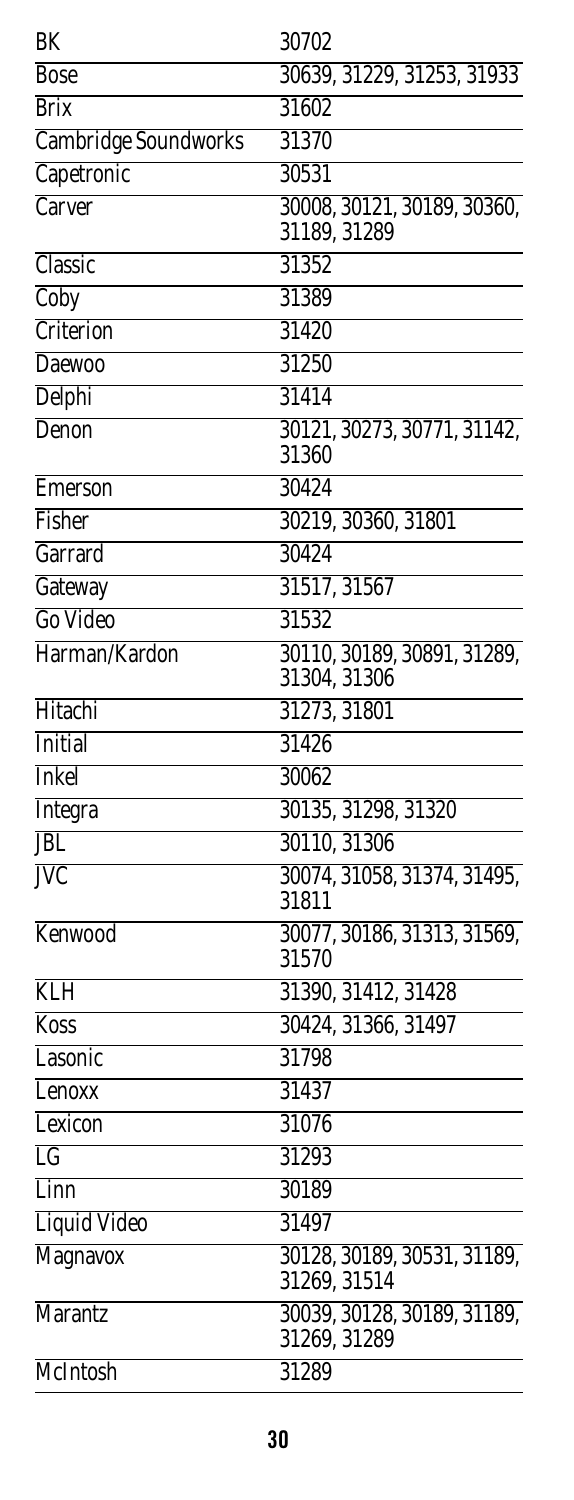| <b>MCS</b>           | 30039, 30346                                               |
|----------------------|------------------------------------------------------------|
| Micromega            | 31189                                                      |
| Mitsubishi           | 31393                                                      |
| Myryad               | 31189                                                      |
| Nakamichi            | 30347, 31313                                               |
| <b>NEC</b>           | 30235                                                      |
| Norcent              | 31389                                                      |
| <b>Nova</b>          | 31389                                                      |
| Onkyo                | 30135, 30380, 30842, 31298,                                |
|                      | 31320, 31531                                               |
| Optimus              | 30177, 30186, 30219, 30531,<br>30670, 31023, 31074         |
| <b>Oritron</b>       | 31366, 31497                                               |
| Panasonic            | 30039, 30309, 31288, 31308,                                |
|                      | 31316, 31350, 31363, 31518,                                |
|                      | 31548, 31633, 31763, 31764                                 |
| Philips              | 30189, 31189, 31266, 31269                                 |
| Pioneer              | 30014, 30150, 30531, 30630,                                |
|                      | 31023, 31384                                               |
| Polaroid             | 31508                                                      |
| <b>Polk Audio</b>    | 30189, 31289, 31414                                        |
| Proscan              | 31254                                                      |
| Quasar               | 30039                                                      |
| RCA                  | 30346, 30360, 30530, 30531,<br>31023, 31074, 31254, 31390, |
|                      | 31511, 31609                                               |
| Realistic            | 30163                                                      |
| Regent               | 31437                                                      |
| $\overline{Rio}$     | 31869                                                      |
| <b>Saba</b>          | 31519                                                      |
| Samsung              | 31295, 31304, 31500                                        |
| Sansui               | 30189, 30346, 31189                                        |
| Sanyo                | 30219, 31469, 31801                                        |
| <b>Scott</b>         | 30163, 30322                                               |
| Sharp                | 30186                                                      |
| <b>Sharper Image</b> | 31556                                                      |
| Sherwood             | 30062, 31077, 31423, 31517,                                |
|                      | 31567, 31653                                               |
| Shinsonic            | 31426                                                      |
| Sirius               | 31602, 31627, 31811                                        |
| Sonic Blue           | 31532, 31869                                               |
| Sony                 | 30168, 31058, 31258, 31406,<br>31441, 31558, 31622, 31658, |
|                      | 31758, 31759, 31858                                        |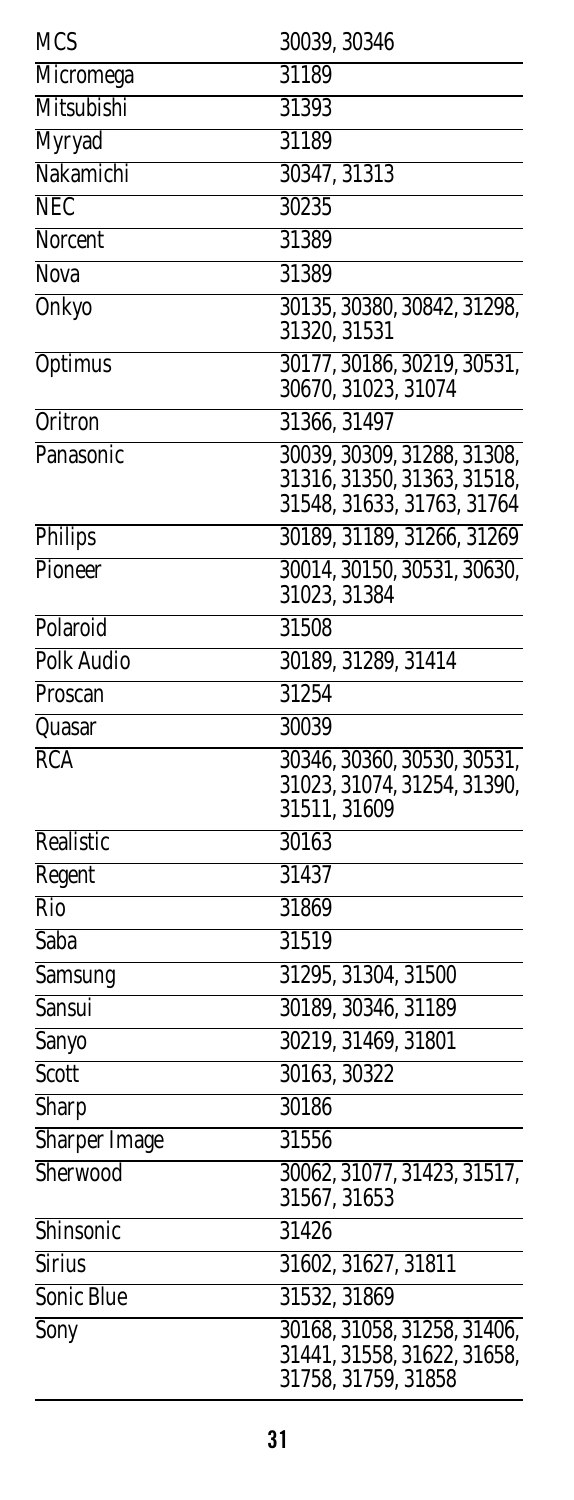<span id="page-31-0"></span>

| Soundesign                              | 30670                                       |
|-----------------------------------------|---------------------------------------------|
| Stereophonics                           | 31023                                       |
| Sunfire                                 | 31313                                       |
| Teac                                    | 30163, 31074, 31267, 31390,<br>31528        |
| Technics                                | 30039, 30208, 30309, 31308,<br>31518, 31633 |
| <b>Thorens</b>                          | 31189                                       |
| Toshiba                                 | 30135                                       |
| Venturer                                | 31390                                       |
| Victor                                  | 30074                                       |
| Wards                                   | 30014, 30189                                |
| XM                                      | 31406, 31414                                |
| Yamaha                                  | 30176, 30186, 31176, 31276,<br>31331, 31375 |
| Zenith                                  | 31293                                       |
| <b>Setup Codes for Audio Amplifiers</b> |                                             |
| Adcom                                   | 30577, 31100                                |
| <b>AudioSource</b>                      | 30011                                       |
| <b>Bose</b>                             | 30674                                       |
| Carver                                  | 30892                                       |
| <b>Durabrand</b>                        | 31561                                       |
| Elan                                    | 30647                                       |
| GE                                      | 30078                                       |
| Harman/Kardon                           | 30892                                       |
| <b>JVC</b>                              | 30331                                       |
| Kenwood                                 | 30356                                       |
| <b>Left Coast</b>                       | 30892                                       |
| Lenoxx                                  | 31561                                       |
| Luxman                                  | 30165                                       |
| <b>Marantz</b>                          | 30321, 30892                                |
| McIntosh                                | 30251                                       |
| Nakamichi                               | 30321                                       |
| <b>NEC</b>                              | 30264                                       |
| <b>Optimus</b>                          | 30395, 30823                                |
| Parasound                               | 30246                                       |
| <b>Philips</b>                          | 30892                                       |
| Pioneer                                 | 30823                                       |
| <b>Polk Audio</b>                       | 30892                                       |
| <b>RCA</b>                              | 30823                                       |
| Realistic                               | 30395                                       |
| Sansui                                  | 30321                                       |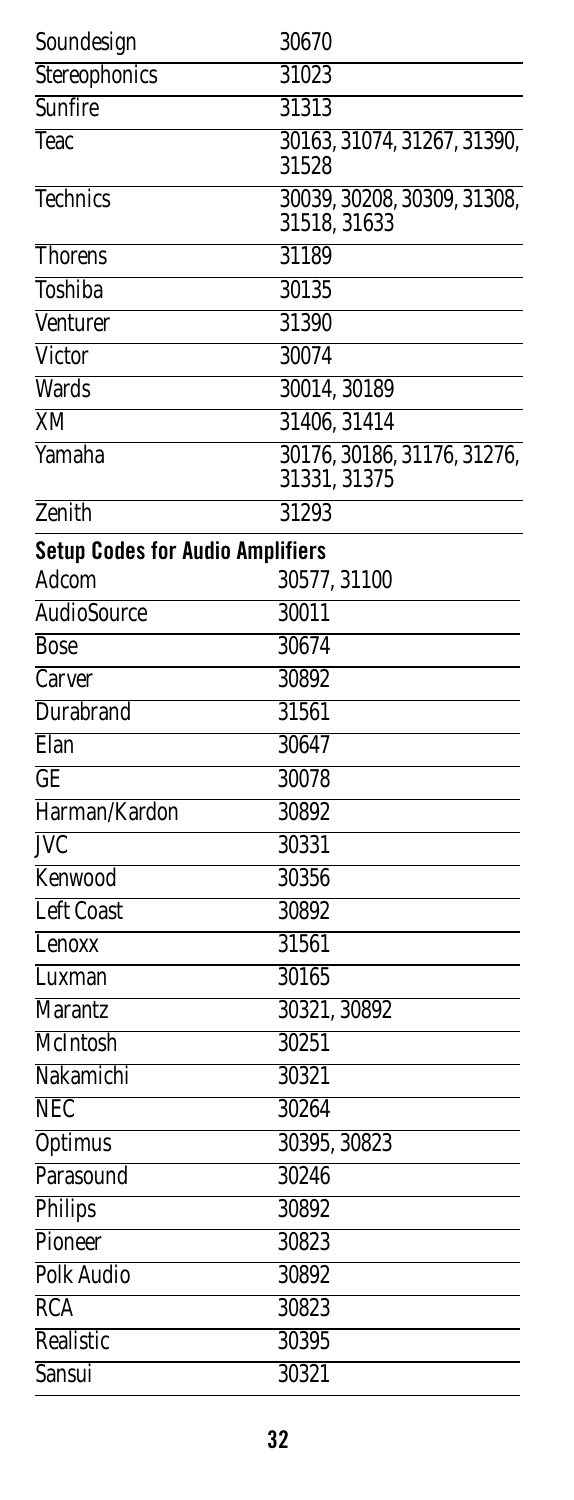| <b>Shure</b>  | 30264                      |
|---------------|----------------------------|
| Sony          | 30689, 30815, 31126        |
| Soundesign    | 30078, 30211               |
| <b>Victor</b> | 30331                      |
| <b>Wards</b>  | 30078.30211                |
| Yamaha        | 30133, 30143, 30354, 30504 |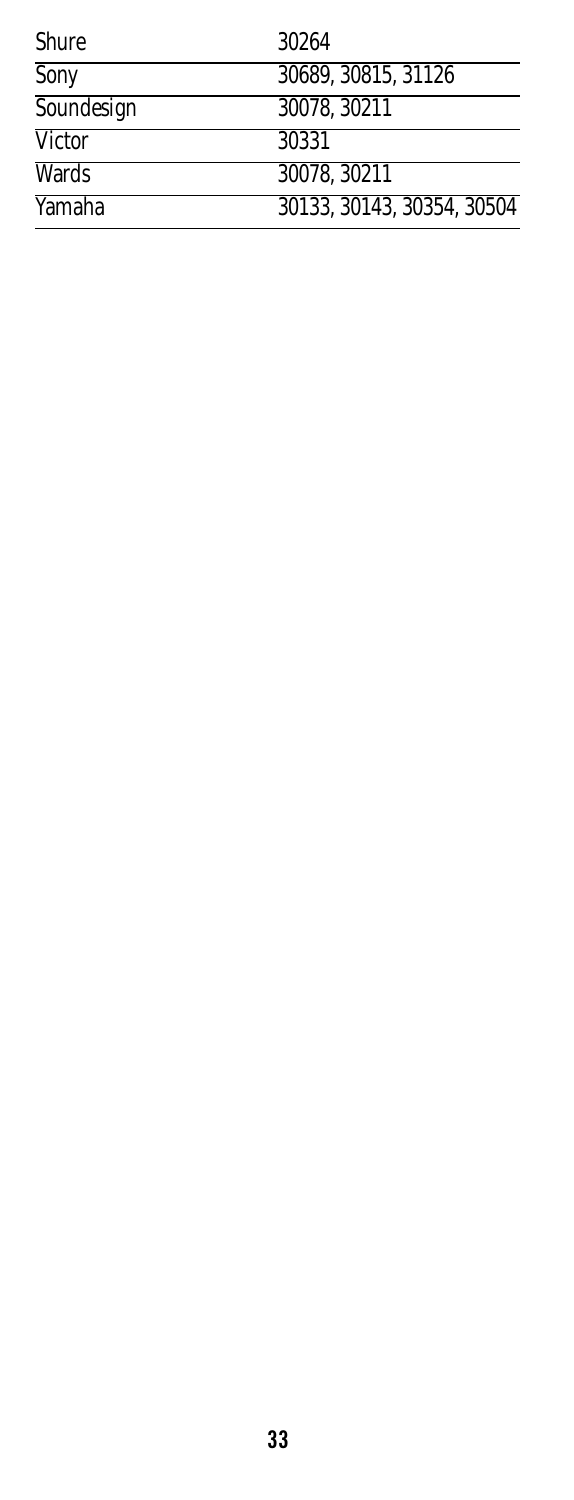## <span id="page-33-0"></span>**REPAIR OR REPLACEMENT POLICY**

If the DIRECTV Universal Remote Control does not function properly, DIRECTV will, at our sole discretion, repair or replace the DIRECTV Universal Remote Control, provided that:

- a. You are a customer of DIRECTV and your account is in good standing; and
- b. The problem with the DIRECTV Universal Remote Control was not caused by abuse, mishandling, alteration, accident, failure to follow operating, maintenance or environmental instructions set forth in this User Guide, or service performed by someone other than DIRECTV.

THE DIRECTV UNIVERSAL REMOTE CONTROL IS PROVIDED ON AN AS-IS, AS-AVAILABLE BASIS, SOLELY FOR YOUR NON-COMMERCIAL, RESIDENTIAL USE. DIRECTV DOES NOT MAKE ANY REPRESENTATIONS OR WARRANTIES OF ANY KIND, WHETHER STATUTORY, EXPRESS OR IMPLIED, REGARDING THE DIRECTV UNIVERSAL REMOTE CONTROL, INCLUDING ANY IMPLIED WARRANTY OF MERCHANTABILITY, NONINFRINGE-MENT OR FITNESS FOR A PARTICULAR PURPOSE OR IMPLIED WARRANTIES ARISING FROM A COURSE OF DEALING OR COURSE OF PERFORMANCE. DIRECTV EXPRESSLY DISCLAIMS ANY REPRESENTATION OR WARRANTY THAT THE DIRECTV UNIVERSAL REMOTE CON-TROL WILL BE ERROR FREE. NO ORAL ADVICE OR WRITTEN INFORMATION GIVEN BY DIRECTV, ITS EMPLOYEES, AND LICENSORS OR THE LIKE SHALL CREATE A WARRANTY; NOR SHALL CUSTOMER RELY ON ANY SUCH INFORMATION OR ADVICE. UNDER NO CIRCUMSTANCES, INCLUDING NEGLIGENCE, SHALL DIRECTV OR ANYONE ELSE INVOLVED IN ADMINISTERING, DISTRIBUTING, OR PROVIDING THE DIRECTV UNIVERSAL REMOTE CONTROL BE LIABLE FOR ANY INDIRECT, INCIDENTAL, SPECIAL OR CONSEQUENTIAL DAMAGES, INCLUDING, WITHOUT LIMITATION, LOSS OF REVENUES OR INABILITY TO USE THE DIRECTV UNIVERSAL REMOTE CONTROL, MISTAKES, OMISSIONS,

INTERRUPTIONS, DEFECTS, FAILURE OF PERFORMANCE, EVEN IF DIRECTV HAS BEEN ADVISED OF THE POSSIBILITY OF SUCH LOSSES.

Because some states do not allow the exclusion or limitation of liability for consequential or incidental damages, in such states, DIRECTV's liability is limited to the greatest extent permitted by law.

### <span id="page-33-1"></span>**ADDITIONAL INFORMATION**

This product does not have any user-serviceable parts.Opening the case, except for the battery cover, may cause permanent damage to your DIRECTV Universal Remote Control.

For help via the Internet, visit us at: DIRECTV.com

Or ask for technical support at: 1-800-531-5000

Copyright 2006 by DIRECTV, Inc. No part of this publication may be reproduced, transmitted, transcribed, stored in any retrieval system, or translated to any language, in any form or by any means, electronic, mechanical, magnetic, optical, manual, or otherwise, without prior written permission of DIRECTV, Inc.

DIRECTV, the Cyclone Design logo and DIRECTV NEWS are trademarks of DIRECTV, Inc.

M2081C for use with the URC2081/2082, DIRECTV Universal Remote Control.

05/06